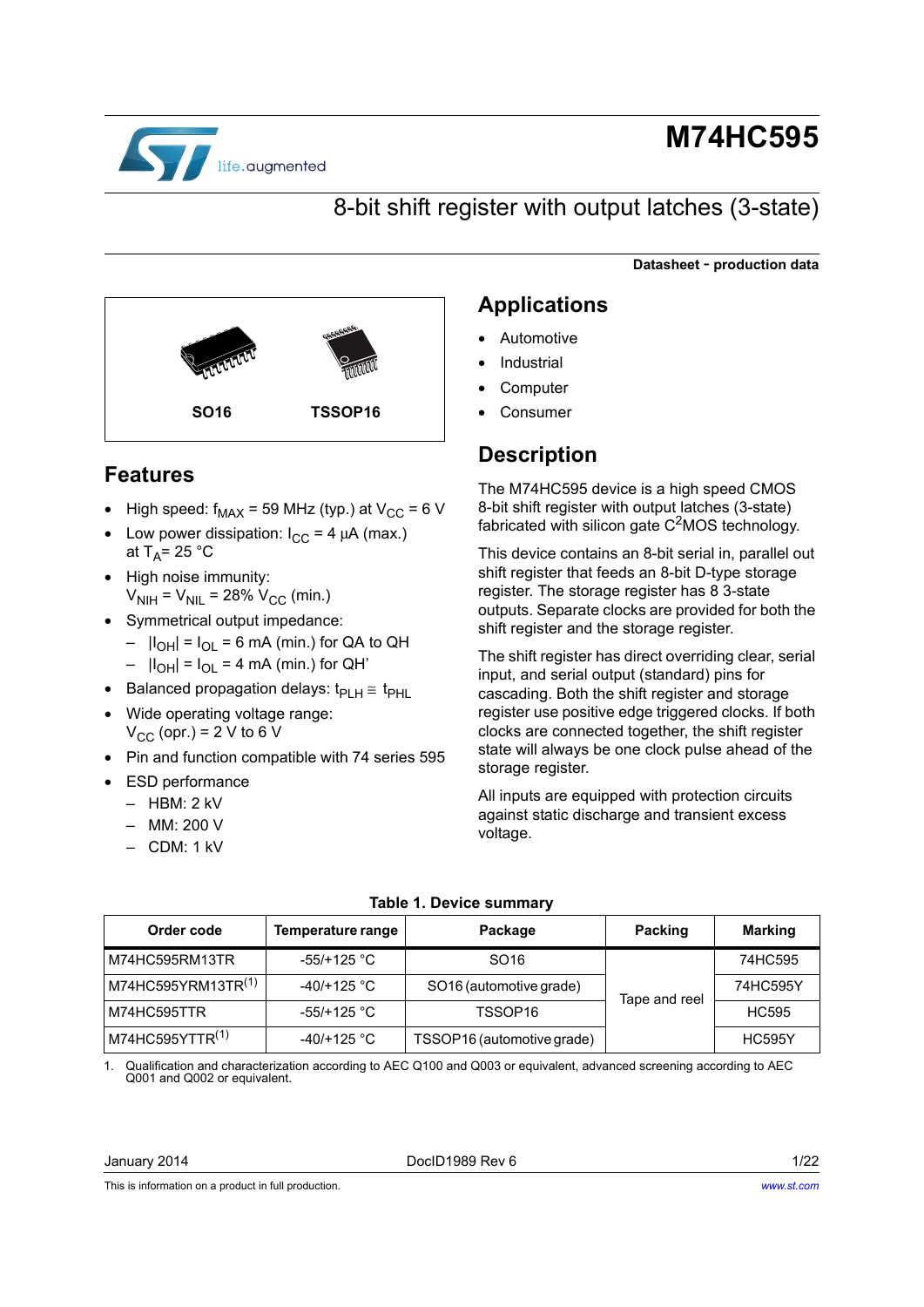## <span id="page-1-0"></span>**Contents**

| $\mathbf 1$             |     |
|-------------------------|-----|
| $\overline{2}$          |     |
| $\overline{3}$          |     |
| $\overline{\mathbf{4}}$ |     |
|                         | 4.1 |
|                         |     |
| 5                       |     |
| 6                       |     |

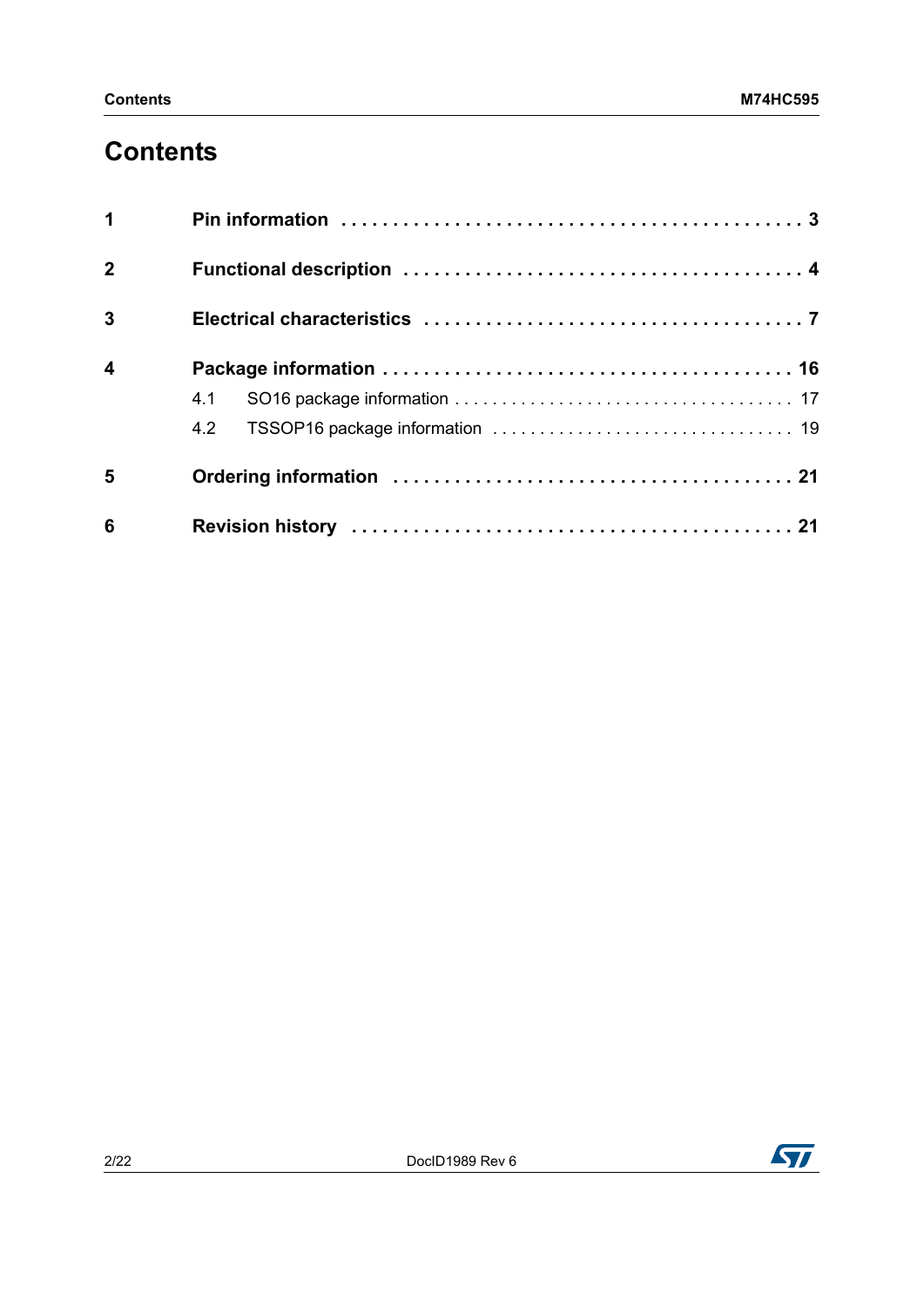## <span id="page-2-0"></span>**1 Pin information**

<span id="page-2-1"></span>

### **Figure 1. Pin connection and IEC logic symbols**

#### **Table 2. Pin description**

| Pin no                  | Symbol         | Name and function            |
|-------------------------|----------------|------------------------------|
| 1, 2, 3, 4, 5, 6, 7, 15 | QA to QH       | Data outputs                 |
| 9                       | QH'            | Serial data outputs          |
| 10                      | <b>SCLR</b>    | Shift register clear input   |
| 11                      | <b>SCK</b>     | Shift register clock input   |
| 13                      | $\overline{G}$ | Output enable input          |
| 14                      | SI             | Serial data input            |
| 12                      | <b>RCK</b>     | Storage register clock input |
| 8                       | <b>GND</b>     | Ground (0 V)                 |
| 16                      | $V_{\rm CC}$   | Positive supply voltage      |

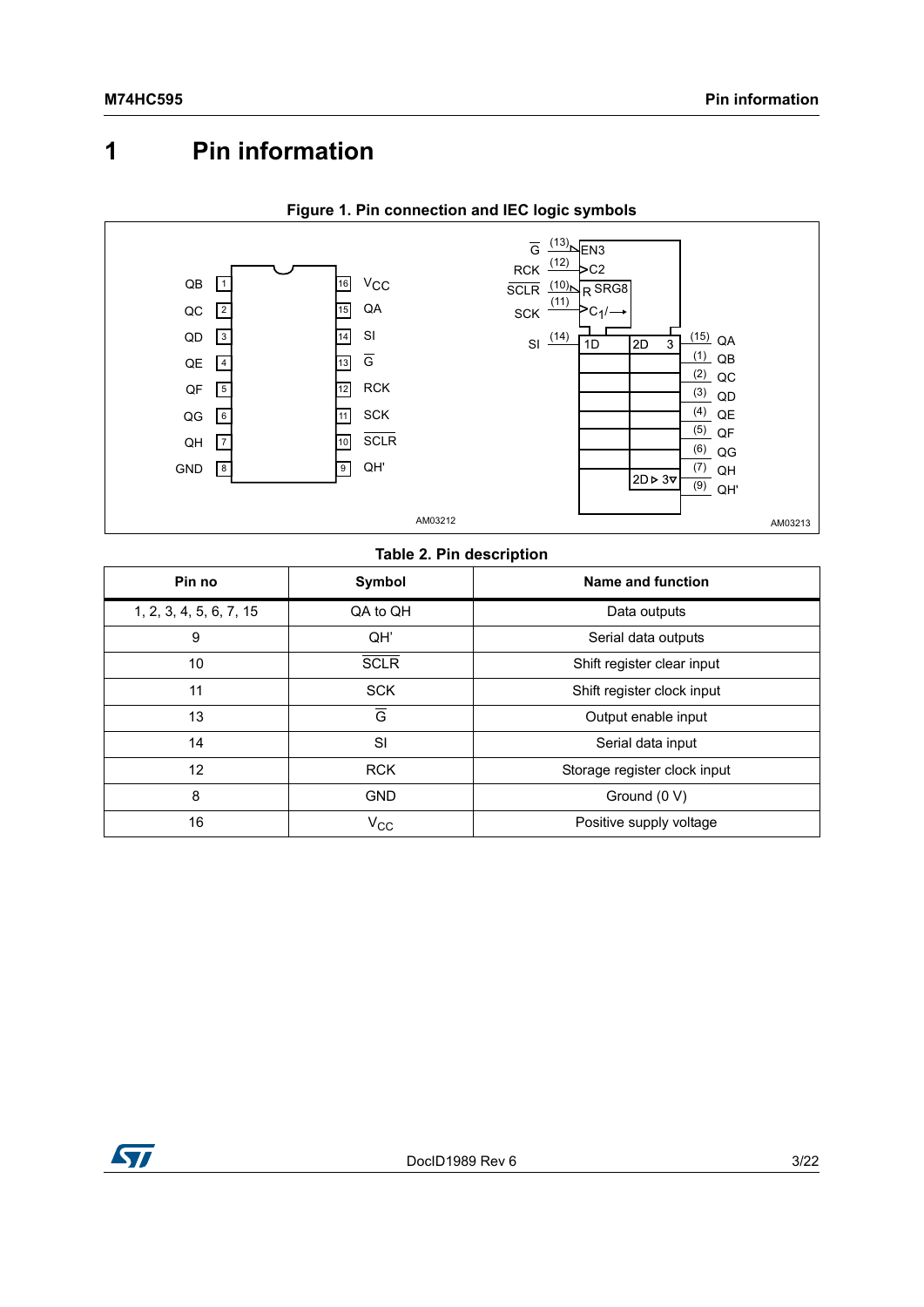## <span id="page-3-0"></span>**2 Functional description**



**Figure 2. Block diagram**

1. This block diagram has not be used to estimate propagation delays.



**Figure 3. Logic diagram**

1. This logic diagram has not be used to estimate propagation delays.

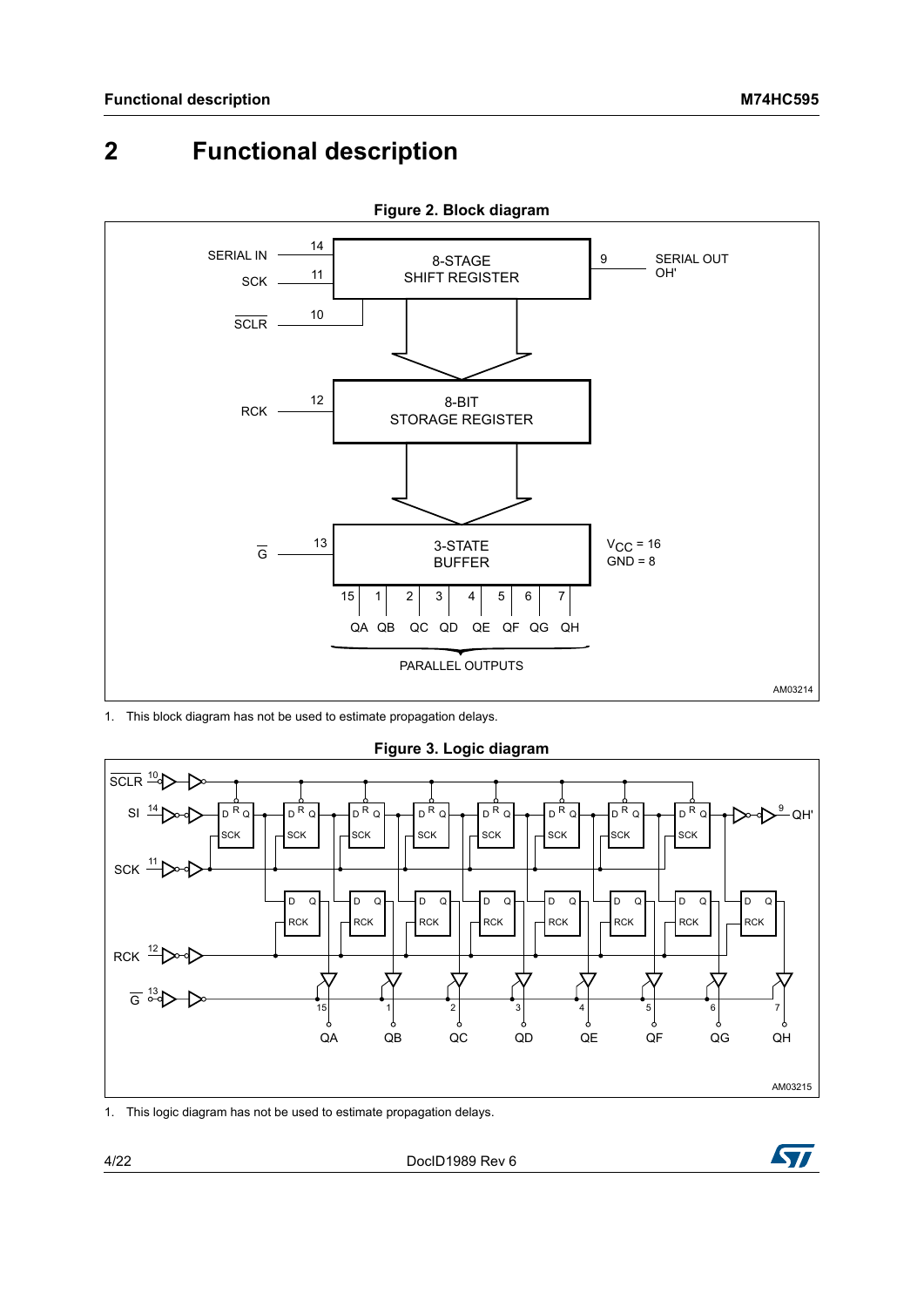|    |            | <b>Inputs</b> |            |                |                                                                                                |
|----|------------|---------------|------------|----------------|------------------------------------------------------------------------------------------------|
| SI | <b>SCK</b> | <b>SCLR</b>   | <b>RCK</b> | $\overline{G}$ | Outputs                                                                                        |
| X  | X          | X             | X          | н              | QA through QH outputs disable                                                                  |
| X  | X          | X             | X          |                | QA through QH outputs enable                                                                   |
| X  | X          |               | X          | X              | Shift register is cleared                                                                      |
|    | $\Box$     | H             | X          | X              | First stage of S.R. becomes "L" other stages store the<br>data of previous stage, respectively |
| H  | $\Box$     | н             | X          | X              | First stage of S.R. becomes "H" other stages store the<br>data of previous stage, respectively |
| X  |            | H             | X          | X              | State of S.R. is not changed                                                                   |
| X  | X          | X             |            | X              | S.R. data is stored into storage register                                                      |
| X  | X          | X             |            | X              | Storage register state is not changed                                                          |

### Table 3. Truth table<sup>(1)</sup>

1. X: don't care.



<span id="page-4-0"></span>

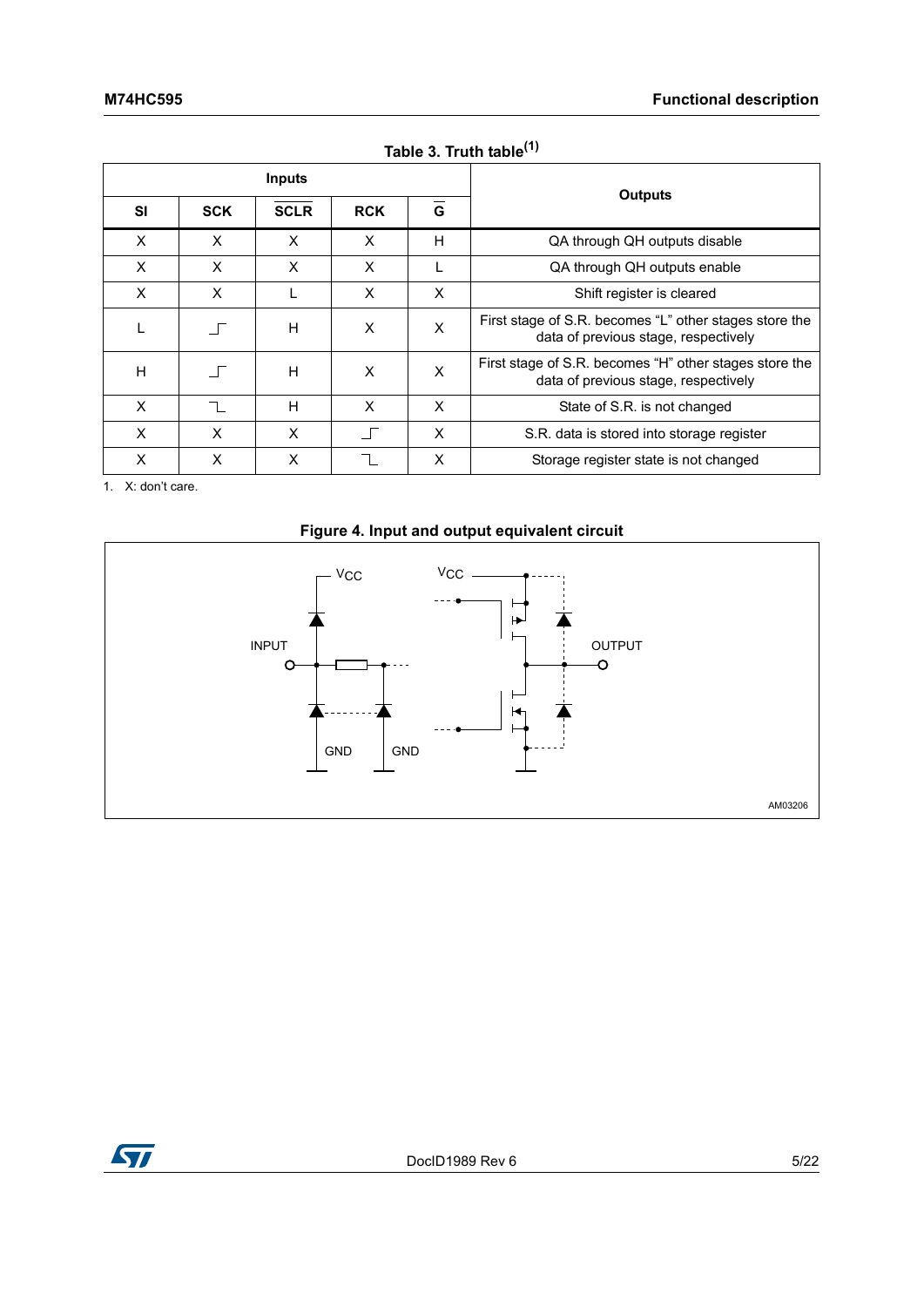

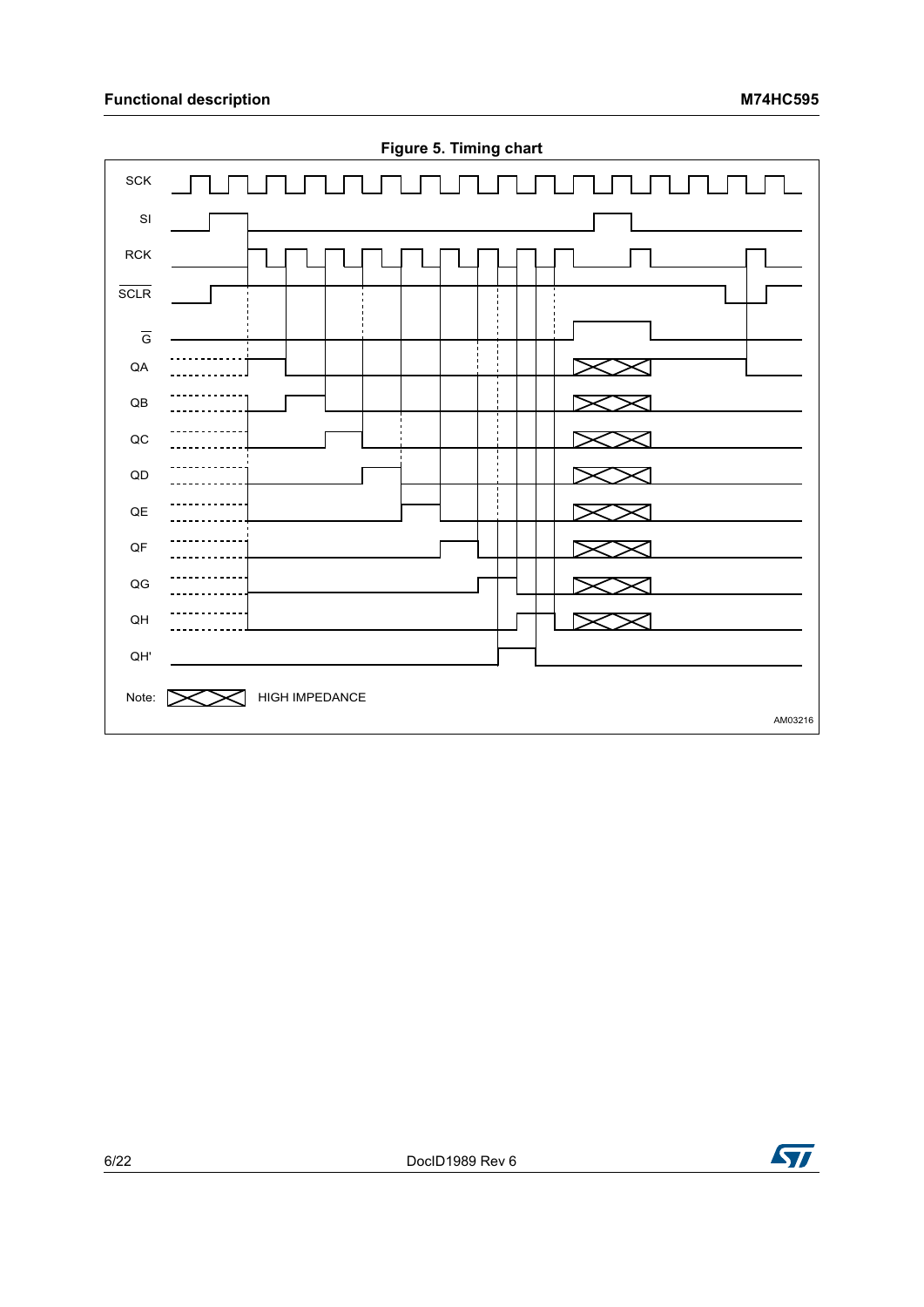## <span id="page-6-0"></span>**3 Electrical characteristics**

| Symbol                | <b>Parameter</b>              |                        | <b>Value</b>   | Unit |  |
|-----------------------|-------------------------------|------------------------|----------------|------|--|
| $V_{\rm CC}$          | Supply voltage                |                        | $-0.5$ to $+7$ |      |  |
| $V_{\parallel}$       | DC input voltage              | -0.5 to $V_{CC}$ + 0.5 | V              |      |  |
| $V_{\rm O}$           | DC output voltage             |                        |                |      |  |
| l <sub>ΙΚ</sub>       | DC input diode current        |                        | ±20            |      |  |
| $I_{OK}$              | DC output diode current       |                        | mA             |      |  |
| $I_{\rm O}$           | DC output current             |                        | ±35            |      |  |
| $I_{CC}$ or $I_{GND}$ | DC $V_{CC}$ or ground current |                        | ±70            |      |  |
| $P_D$                 | Power dissipation             | SOP                    | $500^{(2)}$    |      |  |
|                       |                               | <b>TSSOP</b>           | $450^{(2)}$    | mW   |  |
| $T_{\text{stg}}$      | Storage temperature           | $-65$ to $+150$        | $^{\circ}C$    |      |  |
| $T_{L}$               | Lead temperature (10 sec.)    |                        | 300            |      |  |

### **Table 4. Absolute maximum ratings(1)**

1. Absolute maximum ratings are those values beyond which damage to the device may occur. Functional operation under these conditions is not implied.

<span id="page-6-1"></span>2. Power dissipation at 65 °C. Derating from 65 °C to 125 °C: SO package -7 mW/°C; TSSOP package -6.1 mW/°C.

| Symbol                     | <b>Parameter</b>         |                  | <b>Value</b> | Unit |  |
|----------------------------|--------------------------|------------------|--------------|------|--|
| $V_{CC}$                   | Supply voltage           |                  | $2$ to $6$   |      |  |
| V <sub>I</sub>             | Input voltage            | 0 to $V_{CC}$    | V            |      |  |
| Vo                         | Output voltage           |                  |              |      |  |
| $\mathsf{T}_{\mathsf{op}}$ | Operating temperature    | $-55$ to 125     | °C           |      |  |
|                            |                          | $V_{CC}$ = 2.0 V | 0 to 1000    | ns   |  |
| $t_r$ , $t_f$              | Input rise and fall time | $V_{CC}$ = 4.5 V | 0 to 500     |      |  |
|                            |                          | $V_{CC}$ = 6.0 V | $0$ to $400$ |      |  |

#### **Table 5. Recommended operating conditions**

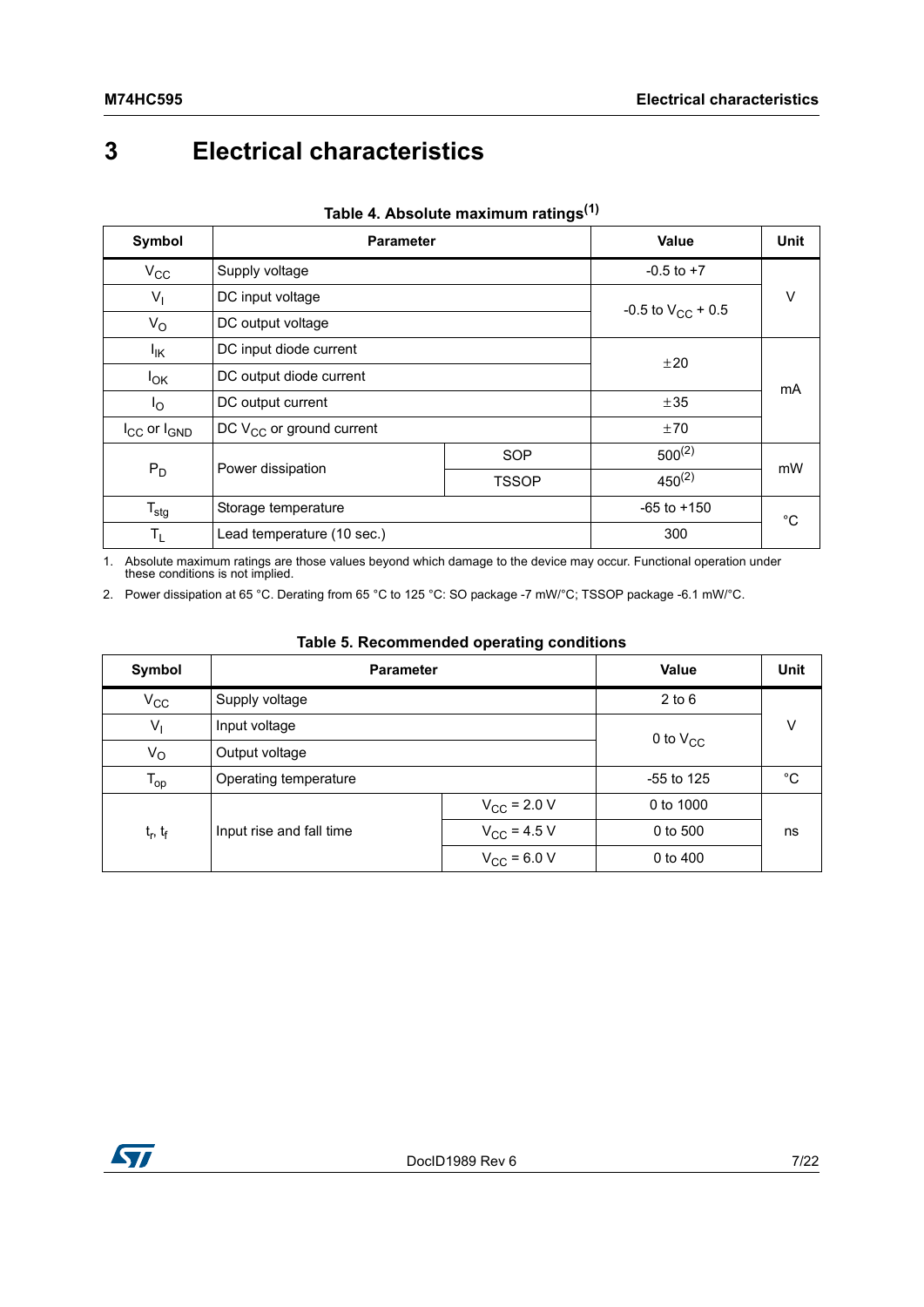|                                                               |                                             | <b>Test condition</b>        |                                                     | Value |               |      |      |              |      |               |             |  |
|---------------------------------------------------------------|---------------------------------------------|------------------------------|-----------------------------------------------------|-------|---------------|------|------|--------------|------|---------------|-------------|--|
| <b>Symbol</b>                                                 | Parameter                                   |                              |                                                     |       | $T_A = 25 °C$ |      |      | -40 to 85 °C |      | -55 to 125 °C | <b>Unit</b> |  |
|                                                               |                                             | $V_{CC} (V)$                 |                                                     | Min.  | Typ.          | Max. | Min. | Max.         | Min. | Max.          |             |  |
|                                                               |                                             | 2.0                          |                                                     | 1.5   |               |      | 1.5  |              | 1.5  |               |             |  |
| $V_{\text{IH}}$                                               | High level input<br>voltage                 | 4.5                          |                                                     | 3.15  |               |      | 3.15 |              | 3.15 |               | V           |  |
|                                                               |                                             | 6.0                          |                                                     | 4.2   |               |      | 4.2  |              | 4.2  |               |             |  |
|                                                               |                                             | 2.0                          |                                                     |       |               | 0.5  |      | 0.5          |      | 0.5           |             |  |
| $V_{IL}$                                                      | Low level input<br>voltage                  | 4.5                          |                                                     |       |               | 1.35 |      | 1.35         |      | 1.35          | V           |  |
|                                                               |                                             | 6.0                          |                                                     |       |               | 1.8  |      | 1.8          |      | 1.8           |             |  |
|                                                               |                                             | 2.0                          | $I_{O}$ = -20 $\mu$ A                               | 1.9   | 2.0           |      | 1.9  |              | 1.9  |               |             |  |
| High level output<br>$V_{OH}$<br>voltage<br>(for QH' outputs) | 4.5                                         | $I_{\text{O}}$ = -20 $\mu$ A | 4.4                                                 | 4.5   |               | 4.4  |      | 4.4          |      |               |             |  |
|                                                               | 6.0                                         | $I_{\text{O}}$ = -20 $\mu$ A | 5.9                                                 | 6.0   |               | 5.9  |      | 5.9          |      | V             |             |  |
|                                                               |                                             | 4.5                          | $I_{\odot}$ = -4.0 mA                               | 4.18  | 4.31          |      | 4.13 |              | 4.10 |               |             |  |
|                                                               |                                             | 6.0                          | $I_{\Omega}$ = -7.8 mA                              | 5.68  | 5.8           |      | 5.63 |              | 5.60 |               |             |  |
|                                                               |                                             | 2.0                          | $I_{\text{O}}$ = -20 $\mu$ A                        | 1.9   | 2.0           |      | 1.9  |              | 1.9  |               |             |  |
| High level output<br>voltage<br>$V_{OH}$                      | 4.5                                         | $I_{\text{O}}$ = -20 $\mu$ A | 4.4                                                 | 4.5   |               | 4.4  |      | 4.4          |      |               |             |  |
|                                                               | (for QA to QH                               | 6.0                          | $I_{\text{O}}$ = -20 $\mu$ A                        | 5.9   | 6.0           |      | 5.9  |              | 5.9  |               | $\vee$      |  |
|                                                               | outputs)                                    | 4.5                          | $I_{\odot}$ = -6.0 mA                               | 4.18  | 4.31          |      | 4.13 |              | 4.10 |               |             |  |
|                                                               |                                             | 6.0                          | $IO = -7.8 mA$                                      | 5.68  | 5.8           |      | 5.63 |              | 5.60 |               |             |  |
|                                                               |                                             | 2.0                          | $I_{\rm O}$ = 20 $\mu$ A                            |       | 0.0           | 0.1  |      | 0.1          |      | 0.1           |             |  |
|                                                               | Low level output                            | 4.5                          | $I_{\rm O}$ = 20 $\mu$ A                            |       | 0.0           | 0.1  |      | 0.1          |      | 0.1           |             |  |
| $V_{OL}$                                                      | voltage                                     | 6.0                          | $I_{\rm O}$ = 20 $\mu$ A                            |       | 0.0           | 0.1  |      | 0.1          |      | 0.1           | V           |  |
|                                                               | (for QH' outputs)                           | 4.5                          | $I_{\odot}$ = 4.0 mA                                |       | 0.17          | 0.26 |      | 0.33         |      | 0.40          |             |  |
|                                                               |                                             | 6.0                          | $IO = 7.8 mA$                                       |       | 0.18          | 0.26 |      | 0.33         |      | 0.40          |             |  |
|                                                               |                                             | 2.0                          | $I_{O}$ = 20 $\mu$ A                                |       | 0.0           | 0.1  |      | 0.1          |      | 0.1           |             |  |
|                                                               | Low level output                            | 4.5                          | $I_{O}$ = 20 $\mu$ A                                |       | 0.0           | 0.1  |      | 0.1          |      | 0.1           |             |  |
| $\mathsf{V}_{\mathsf{OL}}$                                    | voltage<br>(for QA to QH                    | 6.0                          | $I_{\Omega}$ = 20 $\mu$ A                           |       | 0.0           | 0.1  |      | 0.1          |      | 0.1           | V           |  |
|                                                               | outputs)                                    | 4.5                          | $I_{O}$ = 6.0 mA                                    |       | 0.17          | 0.26 |      | 0.33         |      | 0.40          |             |  |
|                                                               |                                             | 6.0                          | $I_{\Omega}$ = 7.8 mA                               |       | 0.18          | 0.26 |      | 0.33         |      | 0.40          |             |  |
| $\mathsf{I}_\mathrm{I}$                                       | Input leakage<br>current                    | 6.0                          | $V_1 = V_{CC}$ or GND                               |       |               | ±0.1 |      | ±1           |      | ±1            | μA          |  |
| $I_{OZ}$                                                      | High impedance<br>output leakage<br>current | $6.0\,$                      | $V_I = V_{IH}$ or $V_{IL}$<br>$V_O = V_{CC}$ or GND |       |               | ±0.5 |      | ±5           |      | ±10           | μA          |  |
| $I_{\rm CC}$                                                  | Quiescent<br>supply current                 | 6.0                          | $V_1 = V_{CC}$ or GND                               |       |               | 4    |      | 40           |      | 80            | μA          |  |

**Table 6. DC specifications**

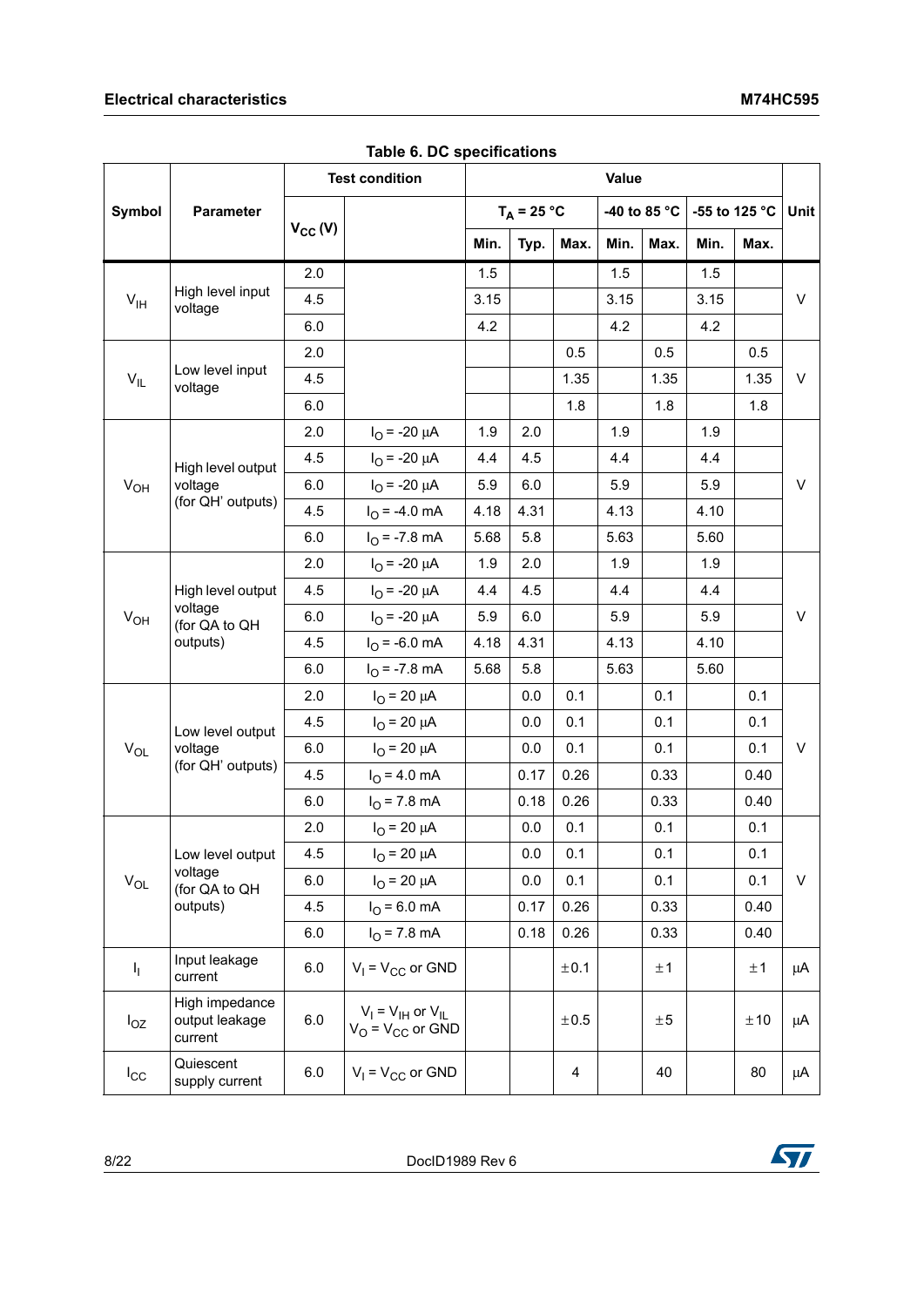|                                                                     |                             | <b>Test condition</b> |            |                   | Value |                     |      |      |             |      |              |             |
|---------------------------------------------------------------------|-----------------------------|-----------------------|------------|-------------------|-------|---------------------|------|------|-------------|------|--------------|-------------|
| Symbol                                                              | Parameter                   |                       |            |                   |       | $T_A = 25^{\circ}C$ |      |      | -40 to 85°C |      | -55 to 125°C | <b>Unit</b> |
|                                                                     |                             | $V_{CC} (V)$          | $C_L$ (pF) |                   | Min.  | Typ.                | Max. | Min. | Max.        | Min. | Max.         |             |
|                                                                     | Output                      | 2.0                   |            |                   |       | 25                  | 60   |      | 75          |      | 90           |             |
| $t$ <sub>TLH</sub> , $t$ <sub>THL</sub>                             | transition time             | 4.5                   | 50         |                   |       | $\overline{7}$      | 12   |      | 15          |      | 18           | ns          |
|                                                                     | (Qn)                        | 6.0                   |            |                   |       | 6                   | 10   |      | 13          |      | 15           |             |
|                                                                     | Output                      | 2.0                   |            |                   |       | 30                  | 75   |      | 95          |      | 115          |             |
| $t_{\text{TLH}}$ , $t_{\text{THL}}$                                 | transition time             | 4.5                   | 50         |                   |       | 8                   | 15   |      | 19          |      | 23           | ns          |
|                                                                     | (QH')                       | 6.0                   |            |                   |       | $\overline{7}$      | 13   |      | 16          |      | 20           |             |
|                                                                     | Propagation                 | 2.0                   |            |                   |       | 45                  | 125  |      | 155         |      | 190          |             |
| t <sub>PLH</sub> , t <sub>PHL</sub>                                 | delay time                  | 4.5                   | 50         |                   |       | 15                  | 25   |      | 31          |      | 38           | ns          |
| $(SCK - QH')$                                                       |                             | 6.0                   |            |                   |       | 13                  | 21   |      | 26          |      | 32           |             |
|                                                                     | Propagation                 | 2.0                   |            |                   |       | 60                  | 175  |      | 220         |      | 265          |             |
| delay time<br>t <sub>PLH</sub> , t <sub>PHL</sub><br>$(SCLR - QH')$ |                             | 4.5                   | 50         |                   |       | 18                  | 35   |      | 44          |      | 53           | ns          |
|                                                                     |                             | 6.0                   |            |                   |       | 15                  | 30   |      | 37          |      | 45           |             |
|                                                                     |                             | 2.0                   |            |                   |       | 60                  | 150  |      | 190         |      | 225          |             |
|                                                                     | Propagation                 | 4.5                   | 50         |                   |       | 20                  | 30   |      | 38          |      | 45           | ns          |
| t <sub>PLH</sub> , t <sub>PHL</sub>                                 | delay time                  | 6.0                   |            |                   |       | 17                  | 26   |      | 32          |      | 38           |             |
|                                                                     | $(RCK - Qn)$                | 2.0                   |            |                   |       | 75                  | 190  |      | 240         |      | 285          |             |
|                                                                     |                             | 4.5                   | 150        |                   |       | 25                  | 38   |      | 48          |      | 57           | ns          |
|                                                                     |                             | 6.0                   |            |                   |       | 22                  | 32   |      | 41          |      | 48           |             |
|                                                                     |                             | 2.0                   |            |                   |       | 45                  | 135  |      | 170         |      | 205          |             |
|                                                                     |                             | 4.5                   | 50         | $R_1 = 1 K\Omega$ |       | 15                  | 27   |      | 34          |      | 41           | ns          |
|                                                                     | High<br>impedance           | 6.0                   |            |                   |       | 13                  | 23   |      | 29          |      | 35           |             |
| t <sub>PZL</sub> , t <sub>PZH</sub>                                 | output enable<br>time       | 2.0                   |            |                   |       | 60                  | 175  |      | 220         |      | 265          |             |
|                                                                     |                             | 4.5                   | 150        | $R_L = 1 K\Omega$ |       | 20                  | 35   |      | 44          |      | 53           | ns          |
|                                                                     |                             | 6.0                   |            |                   |       | 17                  | 30   |      | 37          |      | 45           |             |
|                                                                     | High                        | 2.0                   |            |                   |       | 30                  | 150  |      | 190         |      | 225          |             |
| $tPLZ$ , $tPHZ$                                                     | impedance<br>output disable | 4.5                   | 50         | $R_1 = 1 K\Omega$ |       | 15                  | 30   |      | 38          |      | 45           | ns          |
|                                                                     | time                        | 6.0                   |            |                   |       | 14                  | 26   |      | 32          |      | 38           |             |

Table 7. AC electrical characteristics ( $C_L$  = 50 pF, input  $t_r = t_f = 6$  ns)

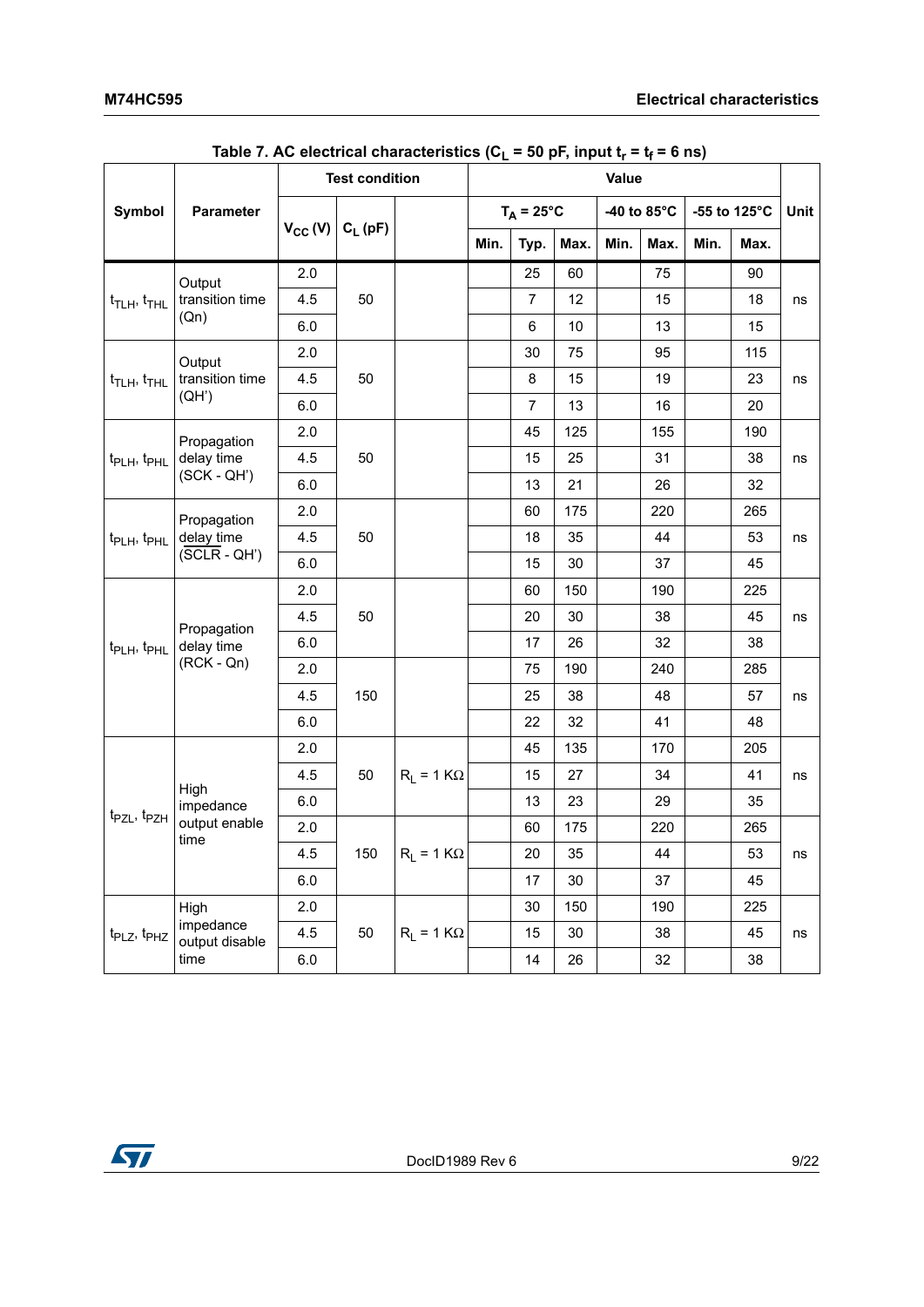|                             |                               | <b>Test condition</b> |            |  | $\mathbf{v}$<br>Value |                     |                     |      |             |                         |                     |            |
|-----------------------------|-------------------------------|-----------------------|------------|--|-----------------------|---------------------|---------------------|------|-------------|-------------------------|---------------------|------------|
| Symbol                      | Parameter                     |                       |            |  |                       | $T_A = 25^{\circ}C$ |                     |      | -40 to 85°C |                         | -55 to 125°C        | Unit       |
|                             |                               | $V_{CC} (V)$          | $C_L$ (pF) |  | Min.                  | Typ.                | Max.                | Min. | Max.        | Min.                    | Max.                |            |
|                             |                               | 2.0                   |            |  | 6.0                   | 17                  |                     | 4.8  |             | $\overline{\mathbf{4}}$ |                     |            |
|                             |                               | 4.5                   | 50         |  | 30                    | 50                  |                     | 24   |             | 20                      |                     | <b>MHz</b> |
|                             | Maximum<br>clock              | 6.0                   |            |  | 35                    | 59                  |                     | 28   |             | 24                      |                     |            |
| $f_{MAX}$                   | frequency                     | 2.0                   |            |  | 5.2                   | 14                  |                     | 4.2  |             | 3.4                     |                     |            |
|                             |                               | 4.5                   | 150        |  | 26                    | 40                  |                     | 21   |             | 17                      |                     | <b>MHz</b> |
|                             |                               | 6.0                   |            |  | 31                    | 45                  |                     | 25   |             | 20                      |                     |            |
|                             | Minimum pulse                 | 2.0                   |            |  |                       | 17                  | 75                  |      | 95          |                         | 110                 |            |
| $t_{W(H)}$                  | width                         | 4.5                   | 50         |  |                       | 6                   | 15                  |      | 19          |                         | 22                  | ns         |
| (SCK, RCK)                  | $6.0\,$                       |                       |            |  | 6                     | 13                  |                     | 16   |             | 19                      |                     |            |
|                             | Minimum pulse                 | 2.0                   |            |  |                       | 20                  | 75                  |      | 95          |                         | 110                 |            |
| width<br>$t_{W(L)}$         |                               | 4.5                   | 50         |  |                       | $\,6\,$             | 15                  |      | 19          |                         | 22                  | ns         |
|                             | (SCLR)                        | 6.0                   |            |  |                       | $\,6\,$             | 13                  |      | 16          |                         | 19                  |            |
|                             | Minimum setup                 | 2.0                   | 50         |  |                       | 25                  | 50                  |      | 65          |                         | 75                  |            |
| $t_{s}$                     | time                          | 4.5                   |            |  |                       | 5                   | 10                  |      | 13          |                         | 15                  | ns         |
|                             | $(SI - CCK)$                  | 6.0                   |            |  |                       | $\overline{4}$      | 9                   |      | 11          |                         | 13                  |            |
|                             | Minimum setup                 | 2.0                   |            |  |                       | 35                  | 75                  |      | 95          |                         | 110                 |            |
| $t_{s}$                     | time                          | 4.5                   | 50         |  |                       | $\bf 8$             | 15                  |      | 19          |                         | 22                  | ns         |
|                             | (SCK - RCK)                   | 6.0                   |            |  |                       | $\,6\,$             | 13                  |      | 16          |                         | 19                  |            |
|                             | Minimum setup                 | 2.0                   |            |  |                       | 40                  | 100                 |      | 125         |                         | 145                 |            |
| $\mathfrak{t}_{\mathsf{s}}$ | time                          | 4.5                   | 50         |  |                       | 10                  | 20                  |      | 25          |                         | 29                  | ns         |
|                             | $(SCRL - RCK)$                | $6.0\,$               |            |  |                       | $\overline{7}$      | 17                  |      | 21          |                         | 25                  |            |
|                             |                               | 2.0                   |            |  |                       |                     | $\pmb{0}$           |      | $\pmb{0}$   |                         | $\mathsf{O}\xspace$ |            |
| $\mathfrak{t}_\mathsf{h}$   | Minimum hold<br>time          | 4.5                   | 50         |  |                       |                     | $\pmb{0}$           |      | $\pmb{0}$   |                         | $\mathsf{O}\xspace$ | ns         |
|                             |                               | 6.0                   |            |  |                       |                     | $\mathsf{O}\xspace$ |      | $\pmb{0}$   |                         | $\mathbf 0$         |            |
|                             |                               | 2.0                   |            |  |                       | 15                  | 50                  |      | 65          |                         | 75                  |            |
| t <sub>REM</sub>            | Minimum clear<br>removal time | 4.5                   | 50         |  |                       | $\mathbf{3}$        | 10                  |      | 13          |                         | 15                  | ns         |
|                             |                               | 6.0                   |            |  |                       | $\mathfrak{S}$      | $\boldsymbol{9}$    |      | 11          |                         | 13                  |            |

### Table 7. AC electrical characteristics ( $C_L$  = 50 pF, input  $t_r$  =  $t_f$  = 6 ns) (continued)

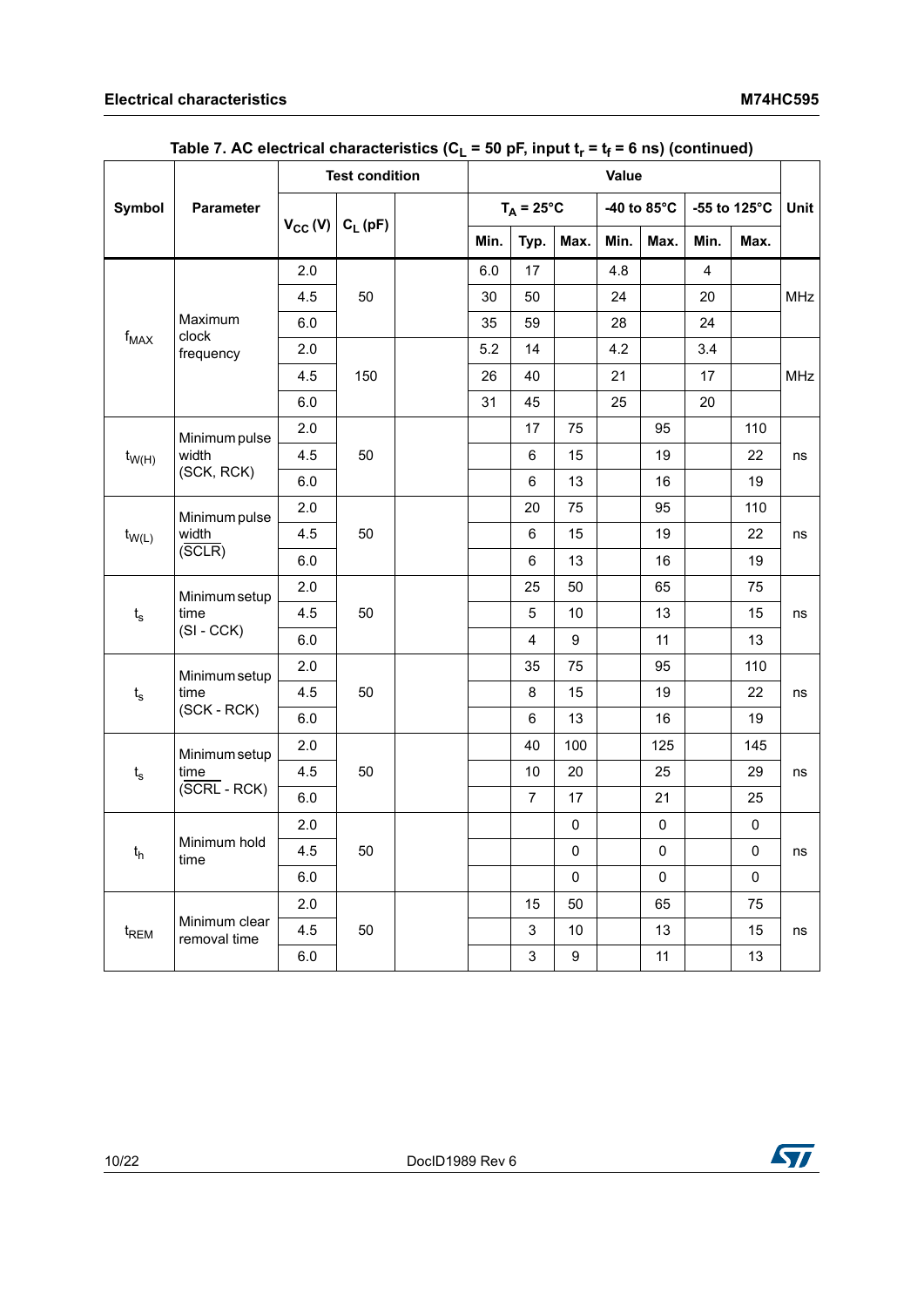<span id="page-10-3"></span>

| Table 6. Capacitive Characteristics |                                                 |                       |               |      |      |                        |      |               |      |      |
|-------------------------------------|-------------------------------------------------|-----------------------|---------------|------|------|------------------------|------|---------------|------|------|
| Symbol                              |                                                 | <b>Test condition</b> | Value         |      |      |                        |      |               |      |      |
|                                     | <b>Parameter</b>                                | $V_{CC} (V)$          | $T_A = 25 °C$ |      |      | -40 to 85 $^{\circ}$ C |      | -55 to 125 °C |      | Unit |
|                                     |                                                 |                       | Min.          | Typ. | Max. | Min.                   | Max. | Min.          | Max. |      |
| $C_{IN}$                            | Input capacitance                               |                       |               | 5    | 10   |                        | 10   |               | 10   |      |
| $C_{PD}$                            | Power dissipation<br>capacitance <sup>(1)</sup> |                       |               | 184  |      |                        |      |               |      | pF   |

**Table 8. Capacitive characteristics**

<span id="page-10-2"></span>1. C<sub>PD</sub> is defined as the value of the IC's internal equivalent capacitance which is calculated from the operating current consumption without load. (Refer to *[Figure 6: Test circuit](#page-10-0)*t). Average operating current can be

<span id="page-10-0"></span>

### **Table 9. Propagation delay time configuration**

<span id="page-10-1"></span>

| <b>Test</b>                         | <b>Switch</b> |  |  |  |  |  |  |
|-------------------------------------|---------------|--|--|--|--|--|--|
| t <sub>PLH</sub> , t <sub>PHL</sub> | Open          |  |  |  |  |  |  |
| t <sub>PZL</sub> , t <sub>PLZ</sub> | $V_{\rm CC}$  |  |  |  |  |  |  |
| t <sub>PZH</sub> , t <sub>PHZ</sub> | <b>GND</b>    |  |  |  |  |  |  |

*Note: CL = 50 pF/150 pF or equivalent (includes jig and probe capacitance) R1 = 1 K*Ω *or equivalent*

*RT = ZOUT of pulse generator (typically 50* Ω*).*

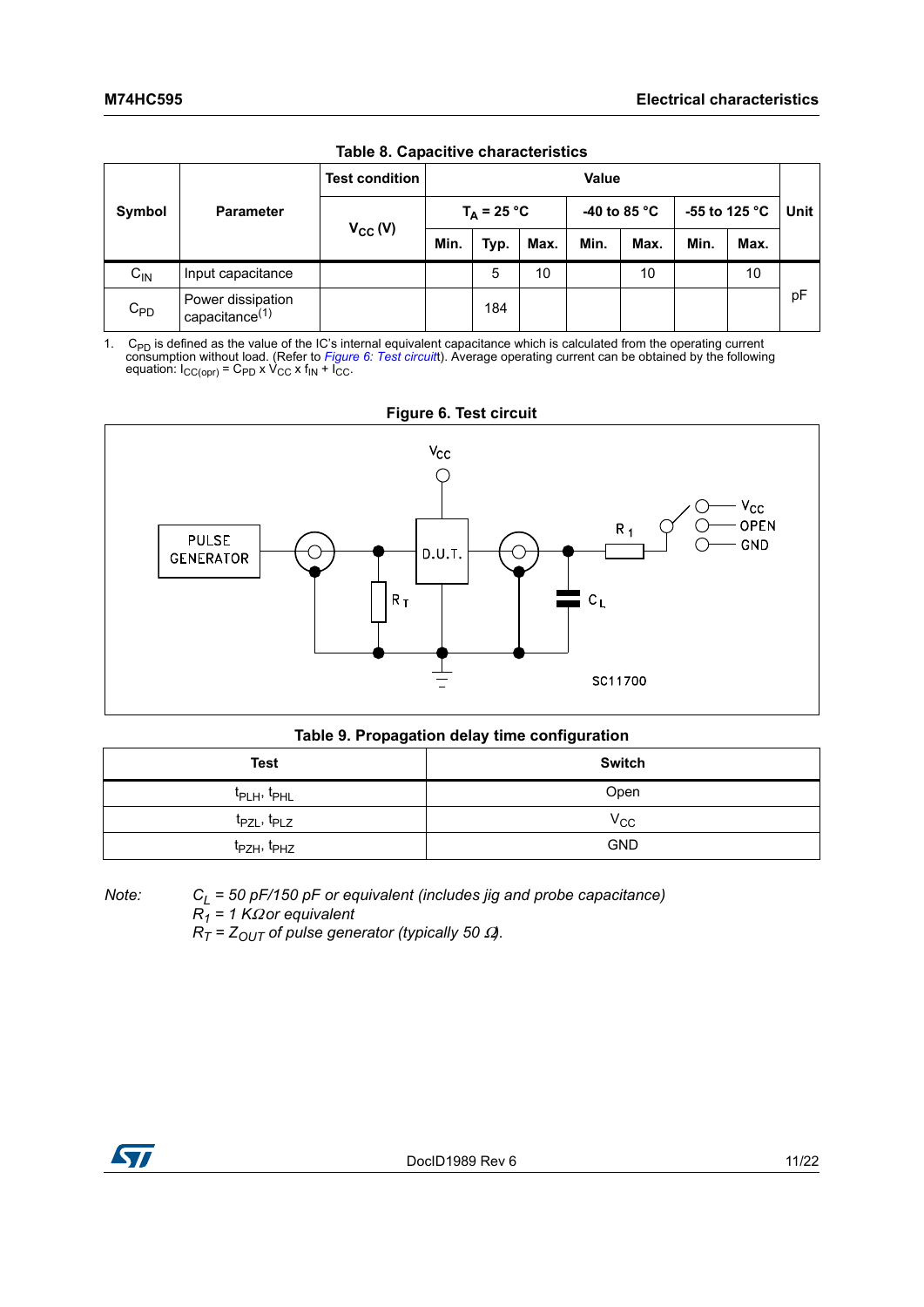<span id="page-11-0"></span>

**Figure 7. Waveform 1: SCK to QH' propagation delay times, SCK minimum pulse width (f = 1 MHz; 50 % duty cycle)**

**Figure 8. Waveform 2: RCK to QN propagation delay times (f = 1 MHz; 50 % duty cycle)**



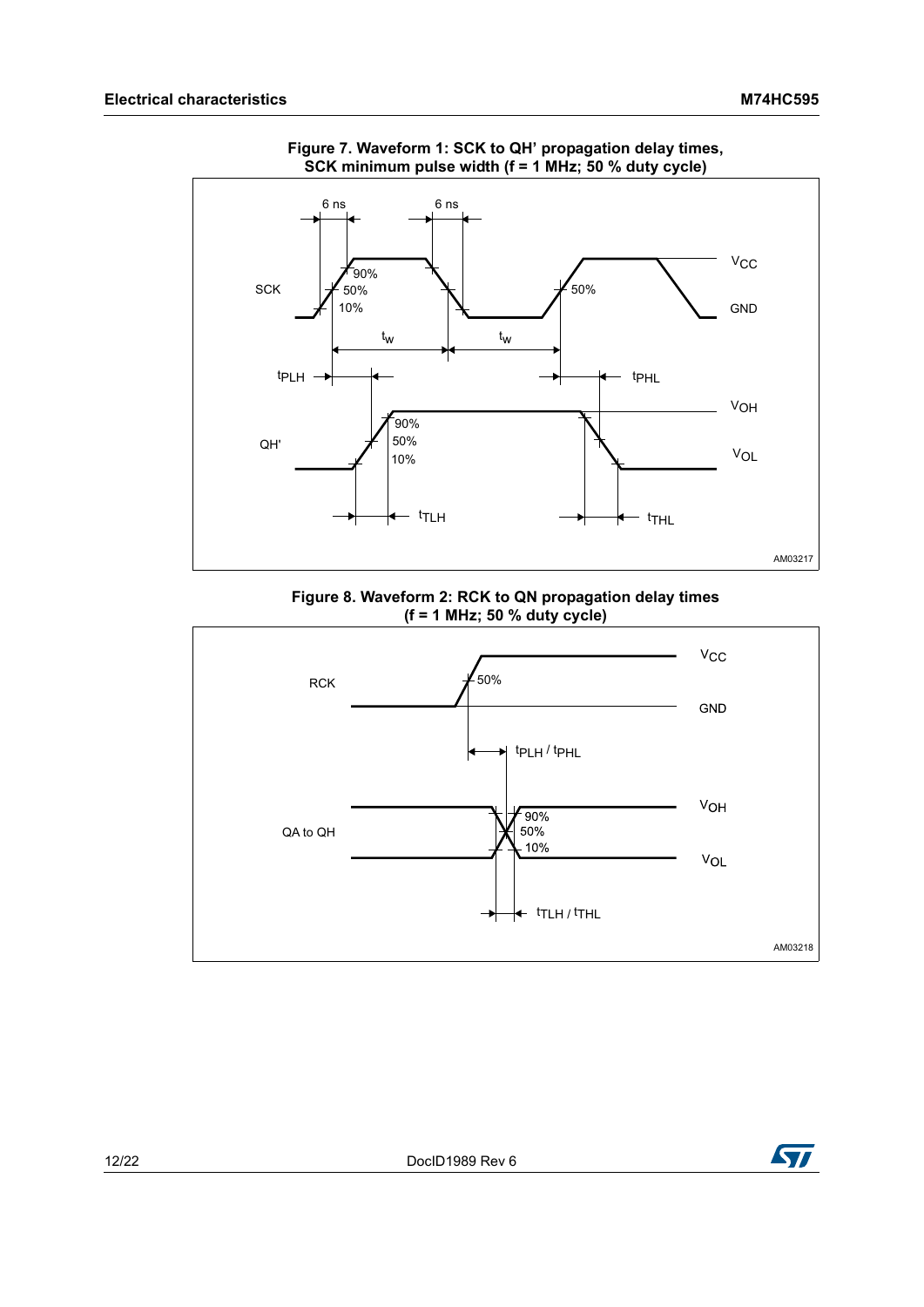

**Figure 9. Waveform 3: SI to SCK setup and hold times (f = 1 MHz; 50 % duty cycle)** 

**Figure 10. Waveform 4: SCK to RCK setup and hold times (f = 1 MHz; 50 % duty cycle)**



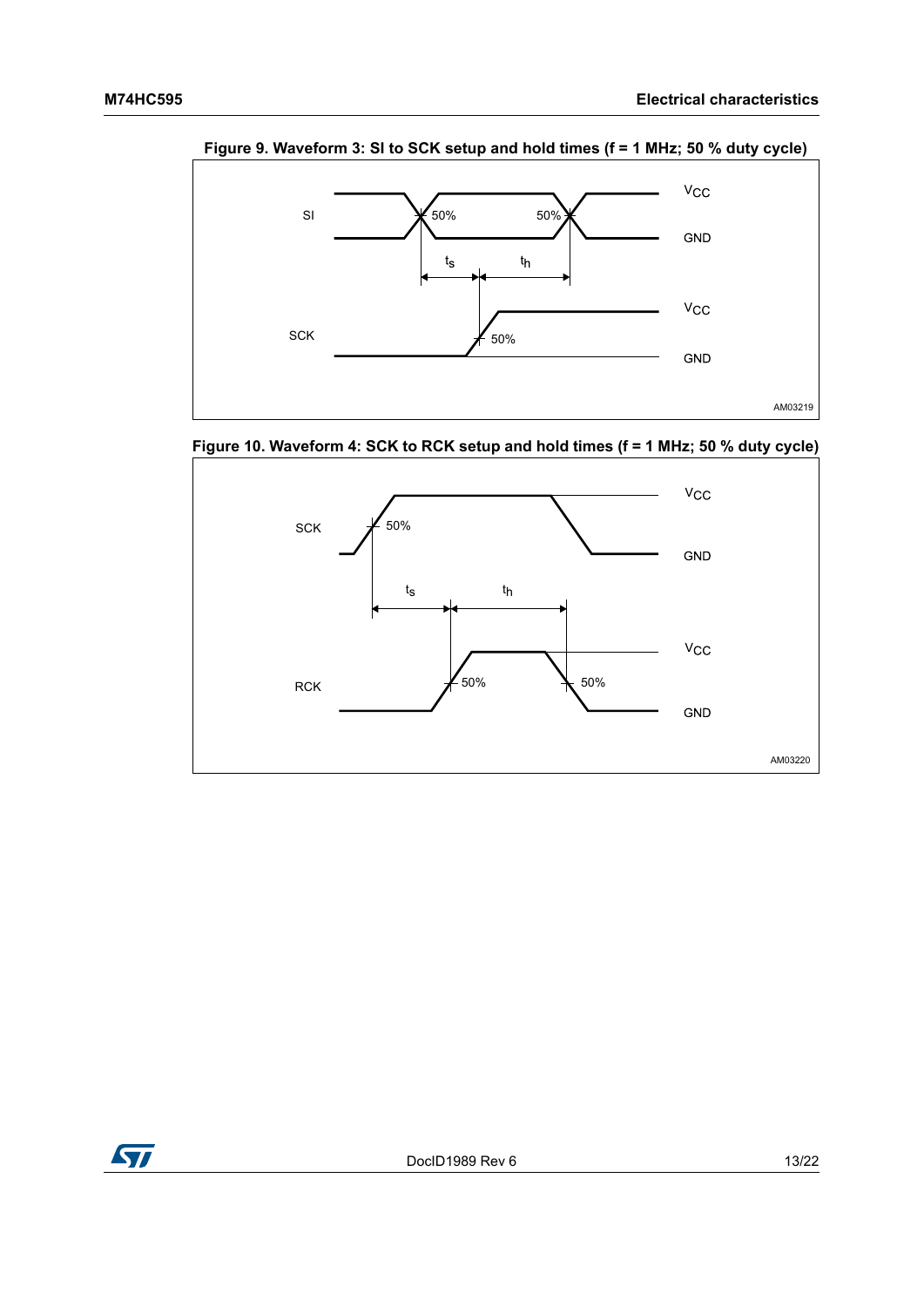

**Figure 11. Waveform 5: SCLR minimum pulse width, minimum removal time (f = 1 MHz; 50 % duty cycle)** 

**Figure 12. Waveform 6: OUTPUT ENABLE and DISABLE times (f = 1 MHz; 50 % duty cycle)**



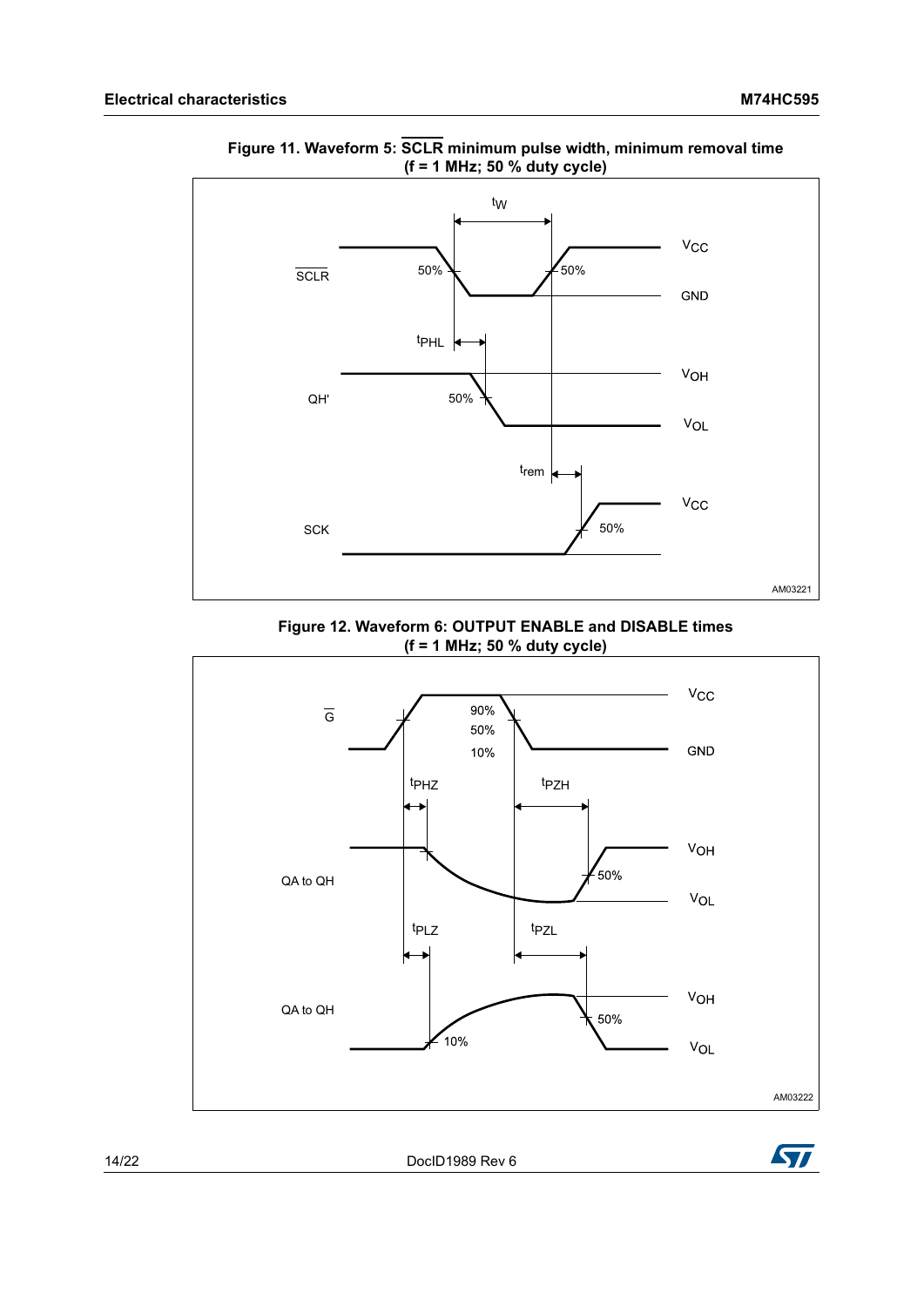<span id="page-14-0"></span>

### Figure 13. Waveform 7: input waveform (f = 1 MHz; 50 % duty cycle)

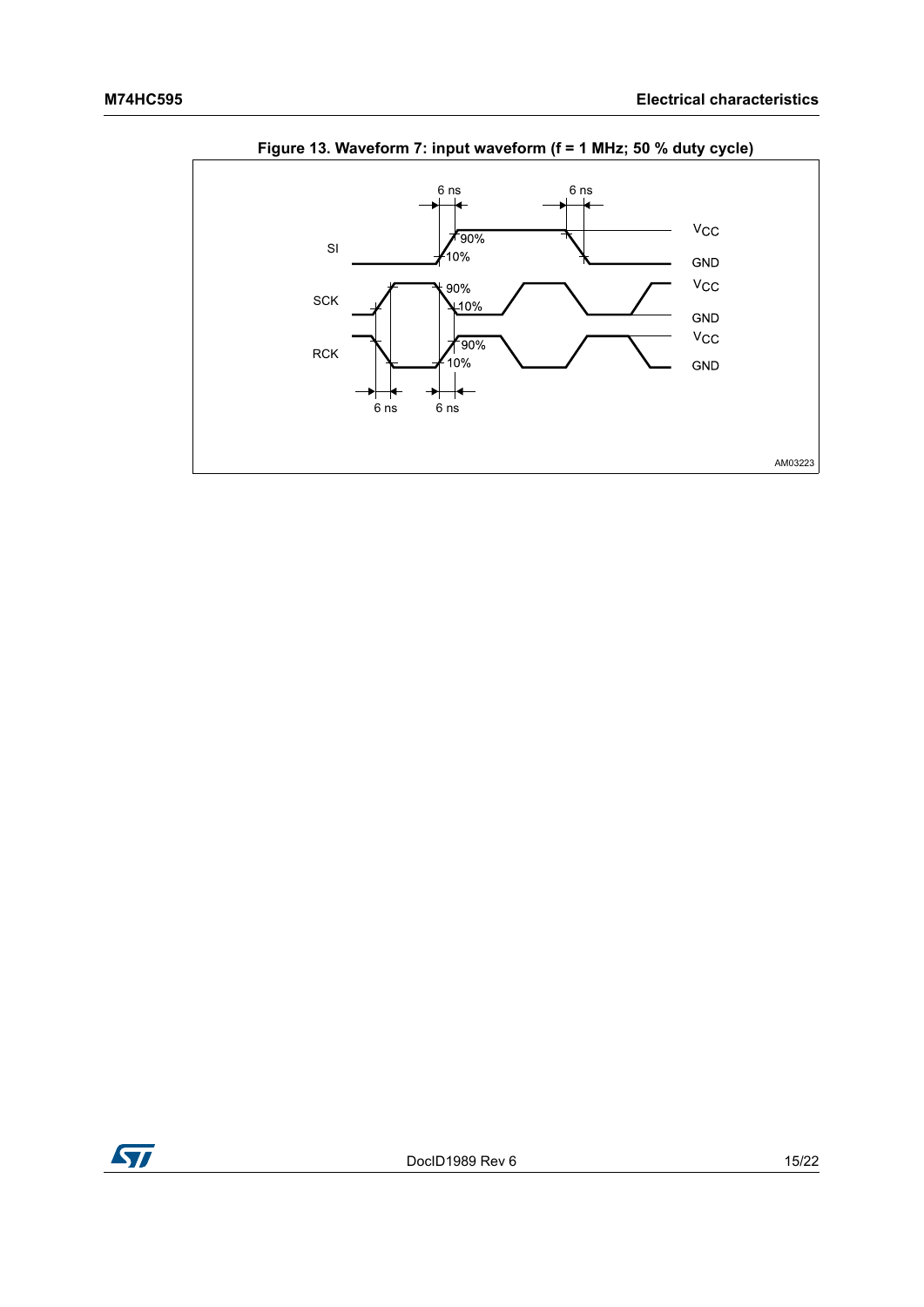## <span id="page-15-0"></span>**4 Package information**

In order to meet environmental requirements, ST offers these devices in different grades of ECOPACK® packages, depending on their level of environmental compliance. ECOPACK specifications, grade definitions and product status are available at: *[www.st.com](http://www.st.com)*. ECOPACK is an ST trademark.

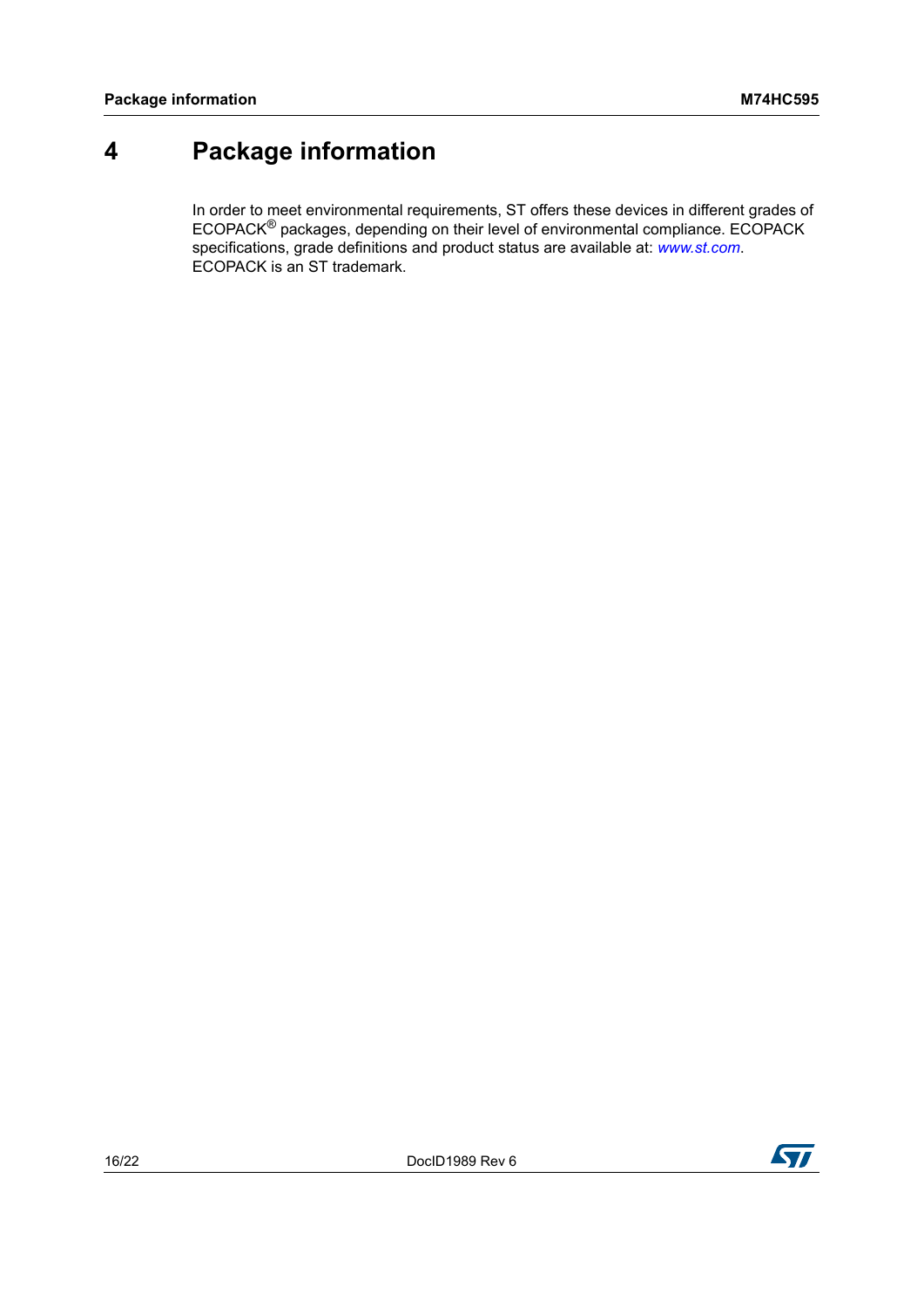## <span id="page-16-0"></span>**4.1 SO16 package information**

<span id="page-16-1"></span>

### **Figure 14. SO16 package outline**

<span id="page-16-2"></span>

|                | <b>Dimensions</b> |      |         |                  |       |       |  |  |  |  |
|----------------|-------------------|------|---------|------------------|-------|-------|--|--|--|--|
| Symbol         |                   | mm   |         |                  | inch  |       |  |  |  |  |
|                | Min.              | Typ. | Max.    | Min.             | Typ.  | Max.  |  |  |  |  |
| A              |                   |      | 1.75    |                  |       | 0.068 |  |  |  |  |
| a1             | 0.1               |      | 0.2     | 0.004            |       | 0.008 |  |  |  |  |
| a <sub>2</sub> |                   |      | 1.65    |                  |       | 0.064 |  |  |  |  |
| b              | 0.35              |      | 0.46    | 0.013            |       | 0.018 |  |  |  |  |
| b1             | 0.19              |      | 0.25    | 0.007            |       | 0.010 |  |  |  |  |
| $\mathsf C$    |                   | 0.5  |         |                  | 0.019 |       |  |  |  |  |
| c1             |                   |      |         | 45° (typ.)       |       |       |  |  |  |  |
| D              | 9.8               |      | 10      | 0.385            |       | 0.393 |  |  |  |  |
| E              | 5.8               |      | $6.2\,$ | 0.228            |       | 0.244 |  |  |  |  |
| e              |                   | 1.27 |         |                  | 0.050 |       |  |  |  |  |
| e3             |                   | 8.89 |         |                  | 0.350 |       |  |  |  |  |
| F              | 3.8               |      | 4.0     | 0.149            |       | 0.157 |  |  |  |  |
| G              | 4.6               |      | 5.3     | 0.181            |       | 0.208 |  |  |  |  |
| L              | 0.5               |      | 1.27    | 0.019            |       | 0.050 |  |  |  |  |
| M              |                   |      | 0.62    |                  |       | 0.024 |  |  |  |  |
| S              |                   |      |         | $8^\circ$ (max.) |       |       |  |  |  |  |

### **Table 10. SO16 package mechanical data**

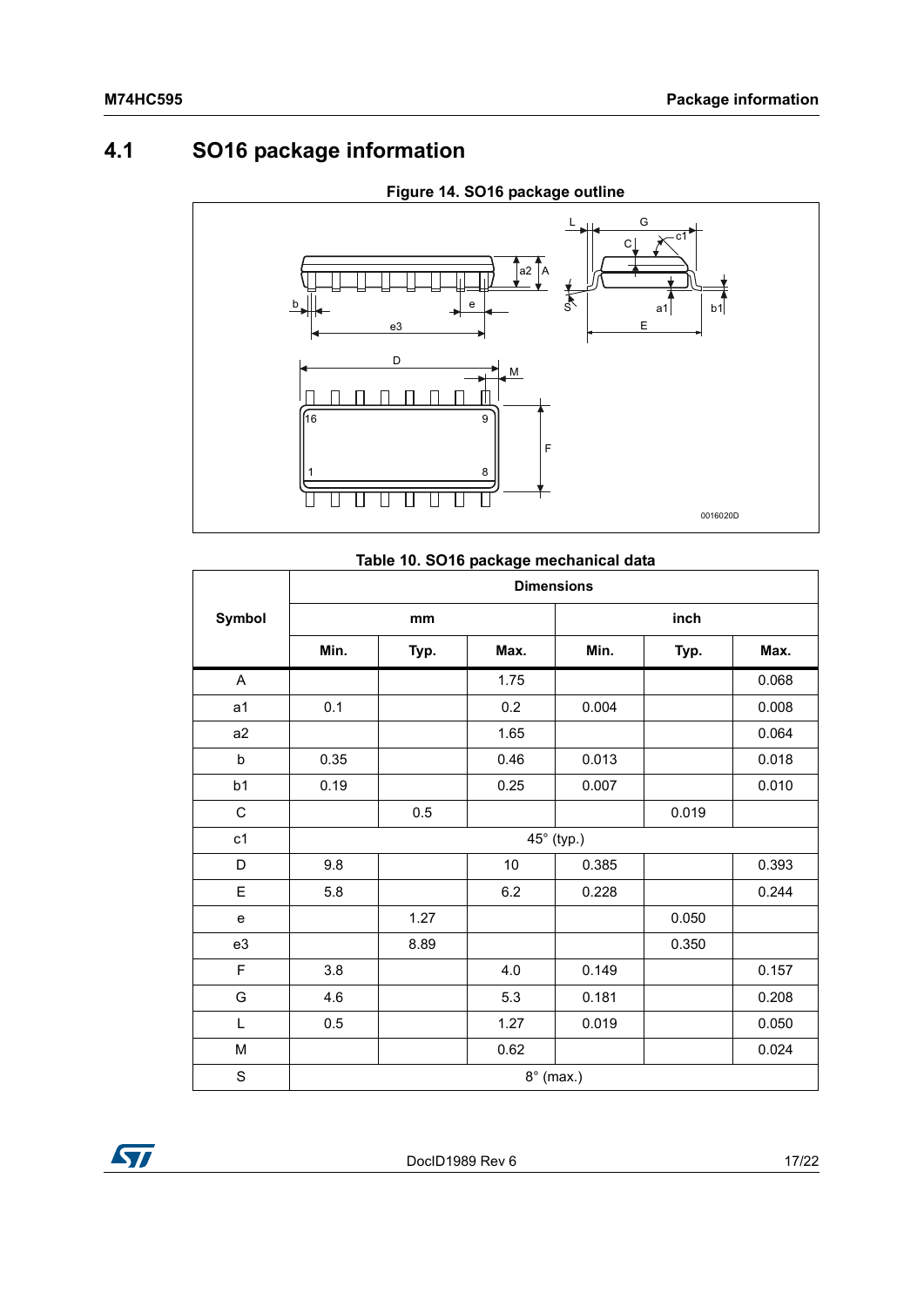<span id="page-17-0"></span>

Figure 15. SO16 tape and reel information

1. Drawing is not in scale.

|  |  |  | Table 11. SO16 tape and reel information |
|--|--|--|------------------------------------------|
|--|--|--|------------------------------------------|

|        | <b>Dimensions</b> |      |      |       |      |        |
|--------|-------------------|------|------|-------|------|--------|
| Symbol |                   | mm   |      |       | inch |        |
|        | Min.              | Typ. | Max. | Min.  | Typ. | Max.   |
| A      |                   |      | 330  |       |      | 12.992 |
| С      | 12.8              |      | 13.2 | 0.504 |      | 0.519  |
| D      | 20.2              |      |      | 0.795 |      |        |
| N      | 60                |      |      | 2.362 |      |        |
| T      |                   |      | 22.4 |       |      | 0.882  |
| Ao     | 6.45              |      | 6.65 | 0.254 |      | 0.262  |
| Bo     | 10.3              |      | 10.5 | 0.406 |      | 0.414  |
| Ko     | 2.1               |      | 2.3  | 0.082 |      | 0.090  |
| Po     | 3.9               |      | 4.1  | 0.153 |      | 0.161  |
| P      | 7.9               |      | 8.1  | 0.311 |      | 0.319  |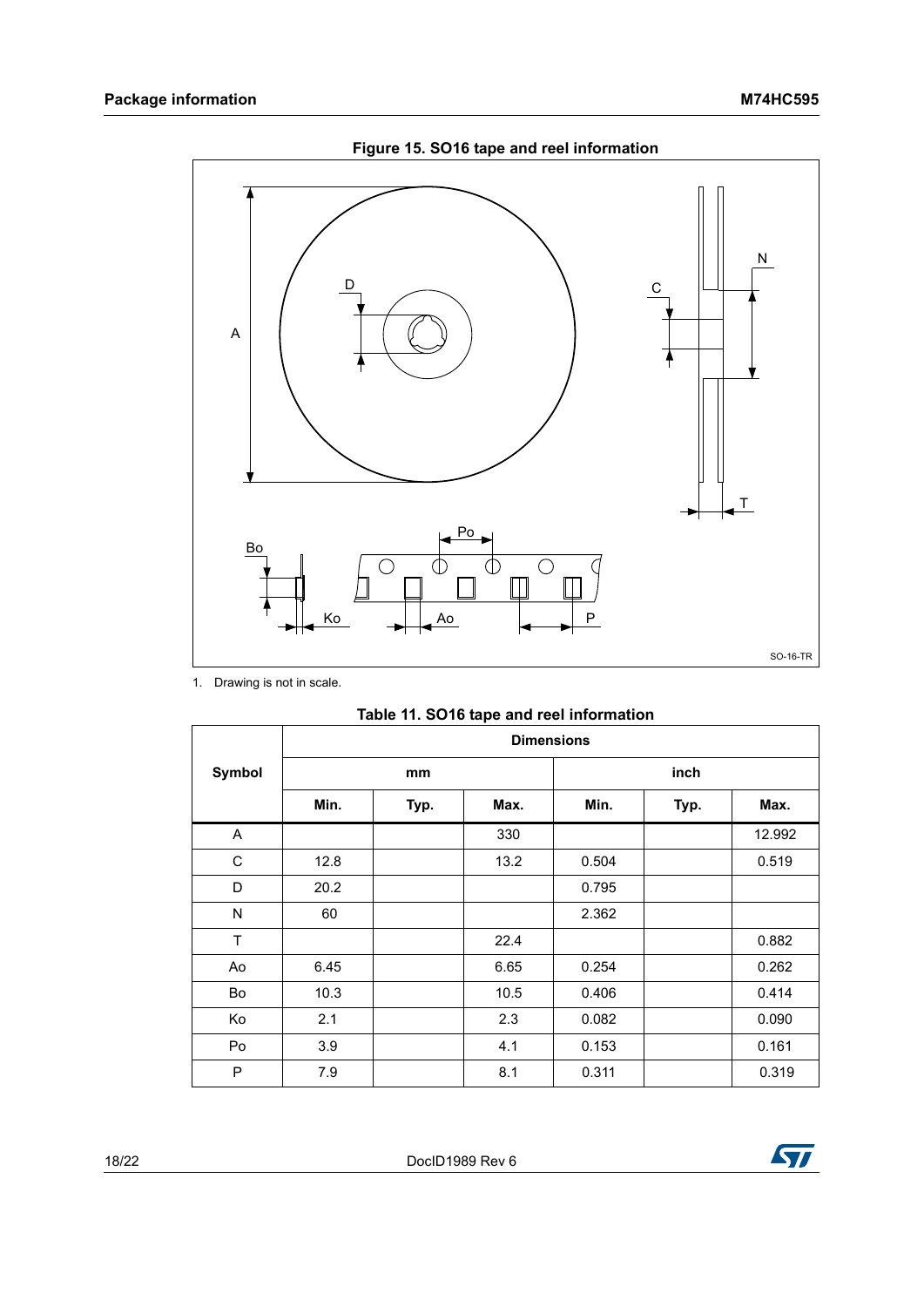### <span id="page-18-0"></span>**4.2 TSSOP16 package information**



#### **Figure 16. TSSOP16 package outline**

### **Symbol Dimensions mm inch Min. Typ. Max. Min. Typ. Max.** A | | 1.2 | | 0.047 A1 0.05 0.15 0.002 0.004 0.006 A2 0.8 1 1.05 0.031 0.039 0.041 b 0.19 0.30 0.007 0.012 c 0.09 0.20 0.004 0.0079 D 4.9 5 5 .1 0.193 0.197 0.201 E 6.2 6.4 6.6 0.244 0.252 0.260 E1 | 4.3 | 4.4 | 4.48 | 0.169 | 0.173 | 0.176 e | 0.65 | 0.0256 K | 0° | | 8° | 0° | | 8° L 0.45 0.60 0.75 0.018 0.024 0.030

#### **Table 12. TSSOP16 package mechanical data**

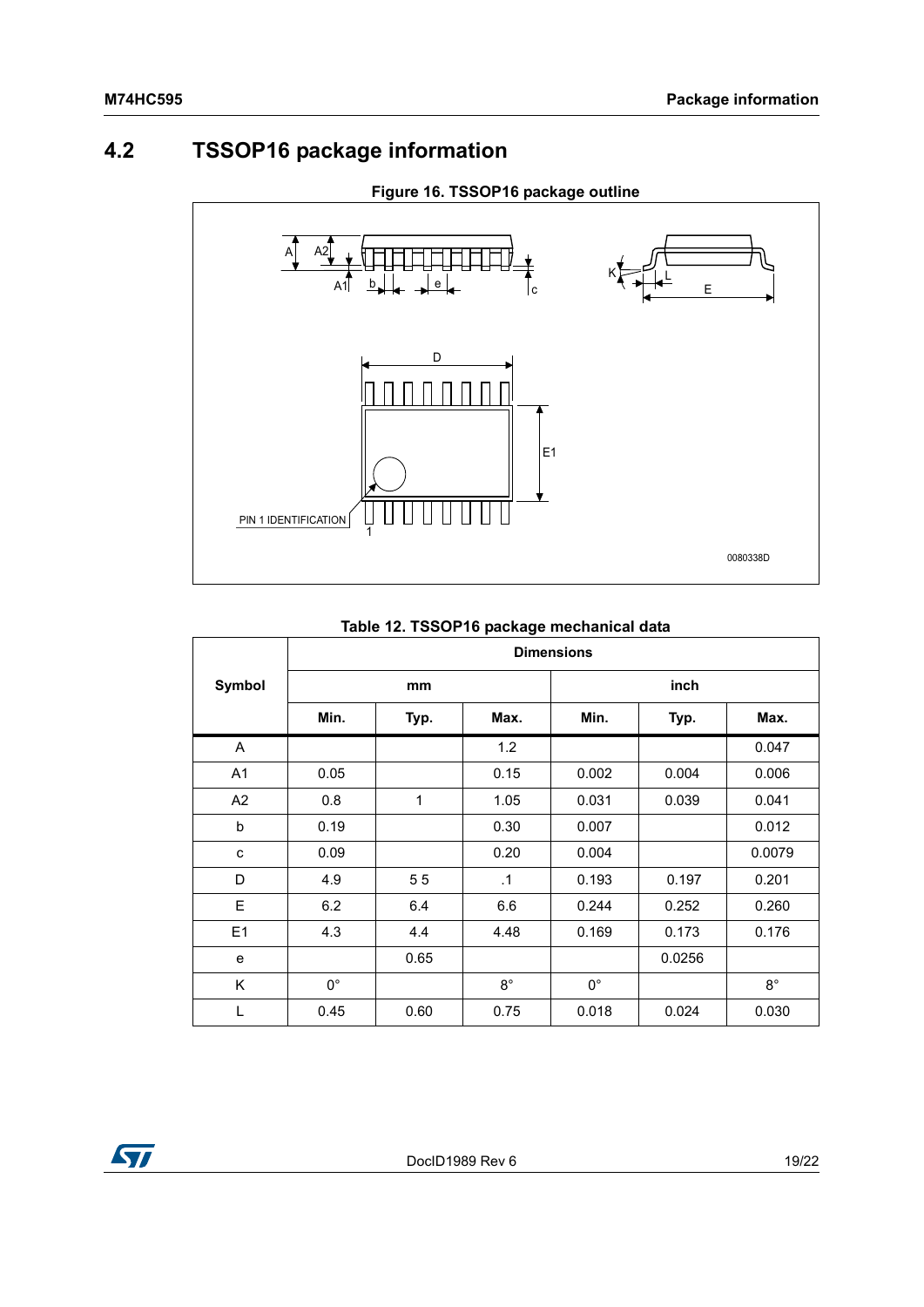<span id="page-19-0"></span>

Figure 17. TSSOP16 tape and reel information

1. Drawing is not in scale.

<span id="page-19-1"></span>

|        | <b>Dimensions</b> |      |      |       |      |        |
|--------|-------------------|------|------|-------|------|--------|
| Symbol |                   | mm   |      |       | inch |        |
|        | Min.              | Typ. | Max. | Min.  | Typ. | Max.   |
| A      |                   |      | 330  |       |      | 12.992 |
| C      | 12.8              |      | 13.2 | 0.504 |      | 0.519  |
| D      | 20.2              |      |      | 0.795 |      |        |
| N      | 60                |      |      | 2.362 |      |        |
| T      |                   |      | 22.4 |       |      | 0.882  |
| Ao     | 6.7               |      | 6.9  | 0.264 |      | 0.272  |
| Bo     | 5.3               |      | 5.5  | 0.209 |      | 0.217  |
| Ko     | 1.6               |      | 1.8  | 0.063 |      | 0.071  |
| Po     | 3.9               |      | 4.1  | 0.153 |      | 0.161  |
| P      | 7.9               |      | 8.1  | 0.311 |      | 0.319  |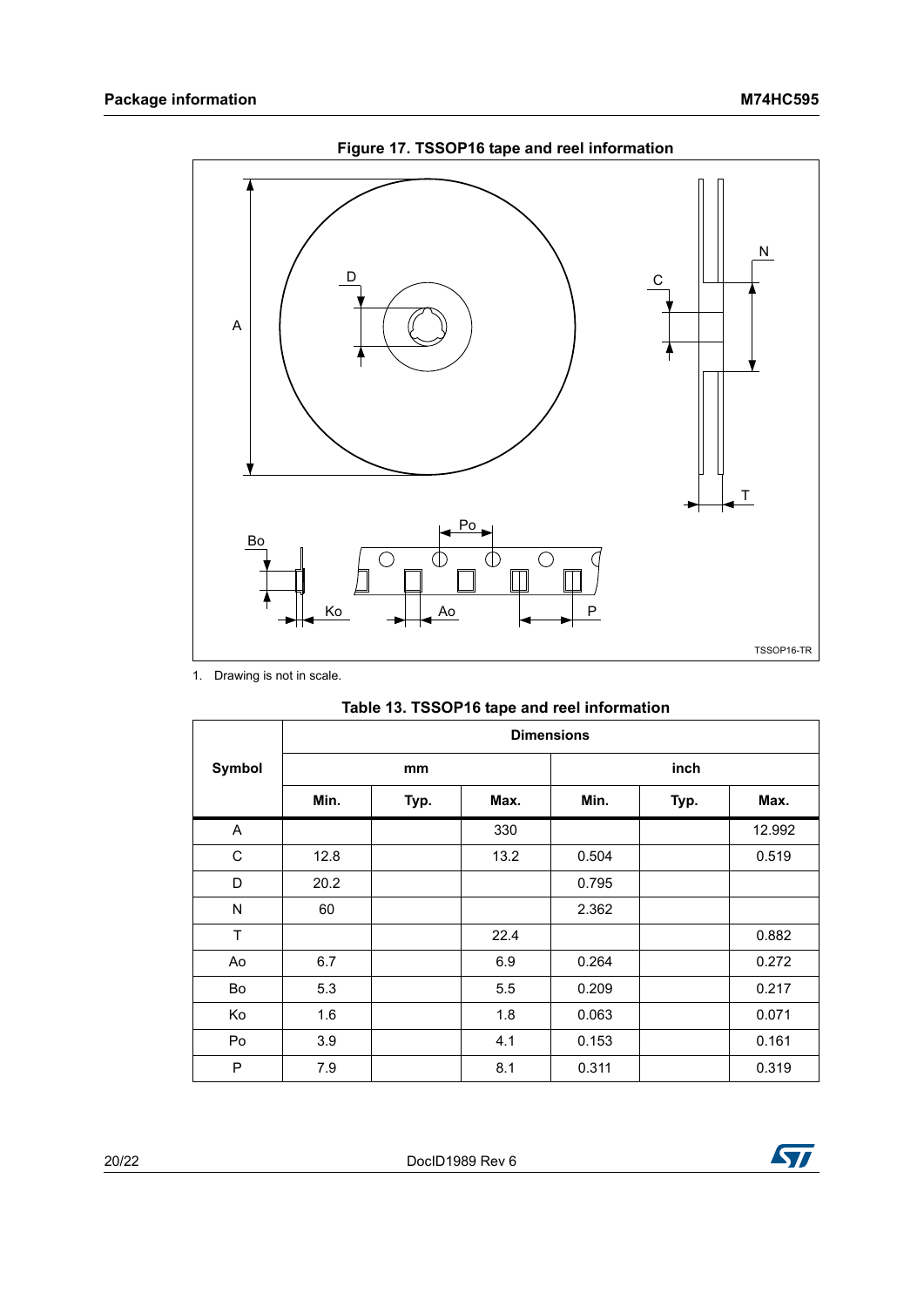# <span id="page-20-2"></span>**5 Ordering information**

| Order code                     | Temp. range   | Package                                   | Packing       | <b>Marking</b> |  |
|--------------------------------|---------------|-------------------------------------------|---------------|----------------|--|
| M74HC595RM13TR                 | $-55/+125$ °C | SO <sub>16</sub>                          |               | 74HC595        |  |
| M74HC595YRM13TR <sup>(1)</sup> | $-40/+125$ °C | SO <sub>16</sub><br>(automotivegrade)     | Tape and reel | 74HC595Y       |  |
| M74HC595TTR                    | $-55/+125$ °C | TSSOP <sub>16</sub>                       |               | <b>HC595</b>   |  |
| M74HC595YTTR <sup>(1)</sup>    | $-40/+125$ °C | TSSOP <sub>16</sub><br>(automotive grade) |               | <b>HC595Y</b>  |  |

#### **Table 14. Device summary**

1. Qualification and characterization according to AEC Q100 and Q003 or equivalent, advanced screening according to AEC Q001 and Q002 or equivalent.

## <span id="page-20-0"></span>**6 Revision history**

<span id="page-20-1"></span>

| <b>Date</b> | <b>Revision</b> | <b>Changes</b>                                                                                                                                                                                                                                                                                                                                                                                                                                                                                                                                                                                                                                                                                                                                                                                                            |
|-------------|-----------------|---------------------------------------------------------------------------------------------------------------------------------------------------------------------------------------------------------------------------------------------------------------------------------------------------------------------------------------------------------------------------------------------------------------------------------------------------------------------------------------------------------------------------------------------------------------------------------------------------------------------------------------------------------------------------------------------------------------------------------------------------------------------------------------------------------------------------|
| 18-Apr-2013 | 5               | Added <i>Applications</i> to page 1.<br>Updated Table 1 (updated data, removed M74HC595M1R order<br>code, added M74HC595RM13TR, M74HC595YRM13TR,<br>M74HC595TTR, and M74HC595YTTR order code, temperature<br>range, marking, updated package and packaging).<br>Redrawn Figure 1 to Figure 4 and Figure 7 to Figure 13.<br>Moved Figure 1 to page 3.<br>Added Contents.<br>Added titles to Section 1 to Section 6 (reformatted Section 1 and<br>Section 2).<br>Added title to Table 9.<br>Added cross-reference to note 1, below Table 8.<br>Added ECOPACK text to Section 4, reformatted Section 4 (reversed<br>order of figures and tables, added titles to Figure 14 to Figure 17 and<br>Table 10 to Table 13, moved notes below Figure 15 and Figure 17).<br>Added Table 15<br>Minor corrections throughout document. |
| 10-Jan-2014 | 6               | Removed PDIP16 package<br>Added ESD data to Features<br>Table 1: Device summary: updated footnote 1<br>Added Section 5: Ordering information<br>Updated layout                                                                                                                                                                                                                                                                                                                                                                                                                                                                                                                                                                                                                                                            |

#### **Table 15. Document revision history**

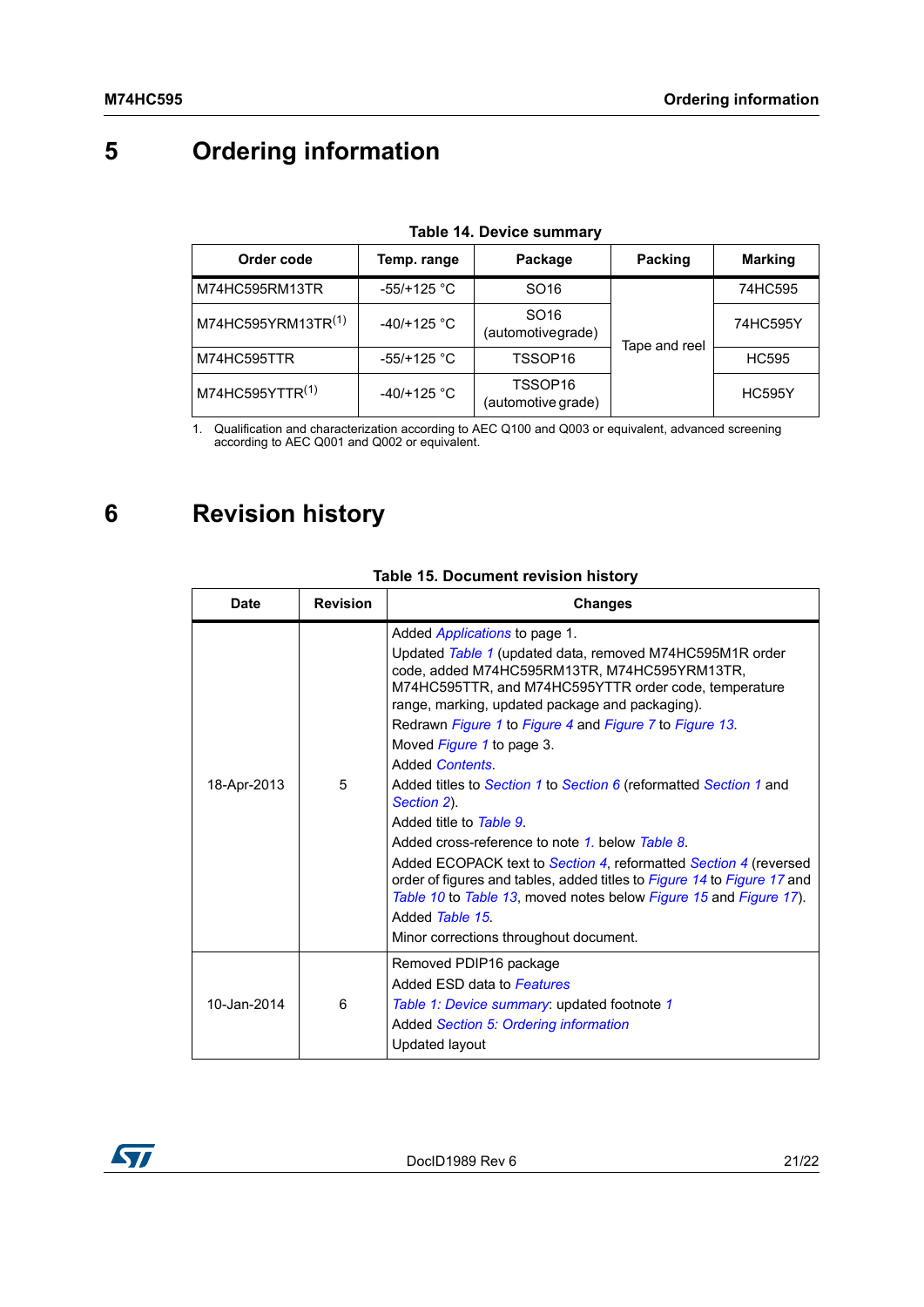#### **Please Read Carefully:**

Information in this document is provided solely in connection with ST products. STMicroelectronics NV and its subsidiaries ("ST") reserve the right to make changes, corrections, modifications or improvements, to this document, and the products and services described herein at any time, without notice.

All ST products are sold pursuant to ST's terms and conditions of sale.

Purchasers are solely responsible for the choice, selection and use of the ST products and services described herein, and ST assumes no liability whatsoever relating to the choice, selection or use of the ST products and services described herein.

No license, express or implied, by estoppel or otherwise, to any intellectual property rights is granted under this document. If any part of this document refers to any third party products or services it shall not be deemed a license grant by ST for the use of such third party products or services, or any intellectual property contained therein or considered as a warranty covering the use in any manner whatsoever of such third party products or services or any intellectual property contained therein.

**UNLESS OTHERWISE SET FORTH IN ST'S TERMS AND CONDITIONS OF SALE ST DISCLAIMS ANY EXPRESS OR IMPLIED WARRANTY WITH RESPECT TO THE USE AND/OR SALE OF ST PRODUCTS INCLUDING WITHOUT LIMITATION IMPLIED WARRANTIES OF MERCHANTABILITY, FITNESS FOR A PARTICULAR PURPOSE (AND THEIR EQUIVALENTS UNDER THE LAWS OF ANY JURISDICTION), OR INFRINGEMENT OF ANY PATENT, COPYRIGHT OR OTHER INTELLECTUAL PROPERTY RIGHT.**

**ST PRODUCTS ARE NOT DESIGNED OR AUTHORIZED FOR USE IN: (A) SAFETY CRITICAL APPLICATIONS SUCH AS LIFE SUPPORTING, ACTIVE IMPLANTED DEVICES OR SYSTEMS WITH PRODUCT FUNCTIONAL SAFETY REQUIREMENTS; (B) AERONAUTIC APPLICATIONS; (C) AUTOMOTIVE APPLICATIONS OR ENVIRONMENTS, AND/OR (D) AEROSPACE APPLICATIONS OR ENVIRONMENTS. WHERE ST PRODUCTS ARE NOT DESIGNED FOR SUCH USE, THE PURCHASER SHALL USE PRODUCTS AT PURCHASER'S SOLE RISK, EVEN IF ST HAS BEEN INFORMED IN WRITING OF SUCH USAGE, UNLESS A PRODUCT IS EXPRESSLY DESIGNATED BY ST AS BEING INTENDED FOR "AUTOMOTIVE, AUTOMOTIVE SAFETY OR MEDICAL" INDUSTRY DOMAINS ACCORDING TO ST PRODUCT DESIGN SPECIFICATIONS. PRODUCTS FORMALLY ESCC, QML OR JAN QUALIFIED ARE DEEMED SUITABLE FOR USE IN AEROSPACE BY THE CORRESPONDING GOVERNMENTAL AGENCY.**

Resale of ST products with provisions different from the statements and/or technical features set forth in this document shall immediately void any warranty granted by ST for the ST product or service described herein and shall not create or extend in any manner whatsoever, any liability of ST.

ST and the ST logo are trademarks or registered trademarks of ST in various countries. Information in this document supersedes and replaces all information previously supplied. The ST logo is a registered trademark of STMicroelectronics. All other names are the property of their respective owners.

© 2014 STMicroelectronics - All rights reserved

STMicroelectronics group of companies

Australia - Belgium - Brazil - Canada - China - Czech Republic - Finland - France - Germany - Hong Kong - India - Israel - Italy - Japan - Malaysia - Malta - Morocco - Philippines - Singapore - Spain - Sweden - Switzerland - United Kingdom - United States of America

**www.st.com**